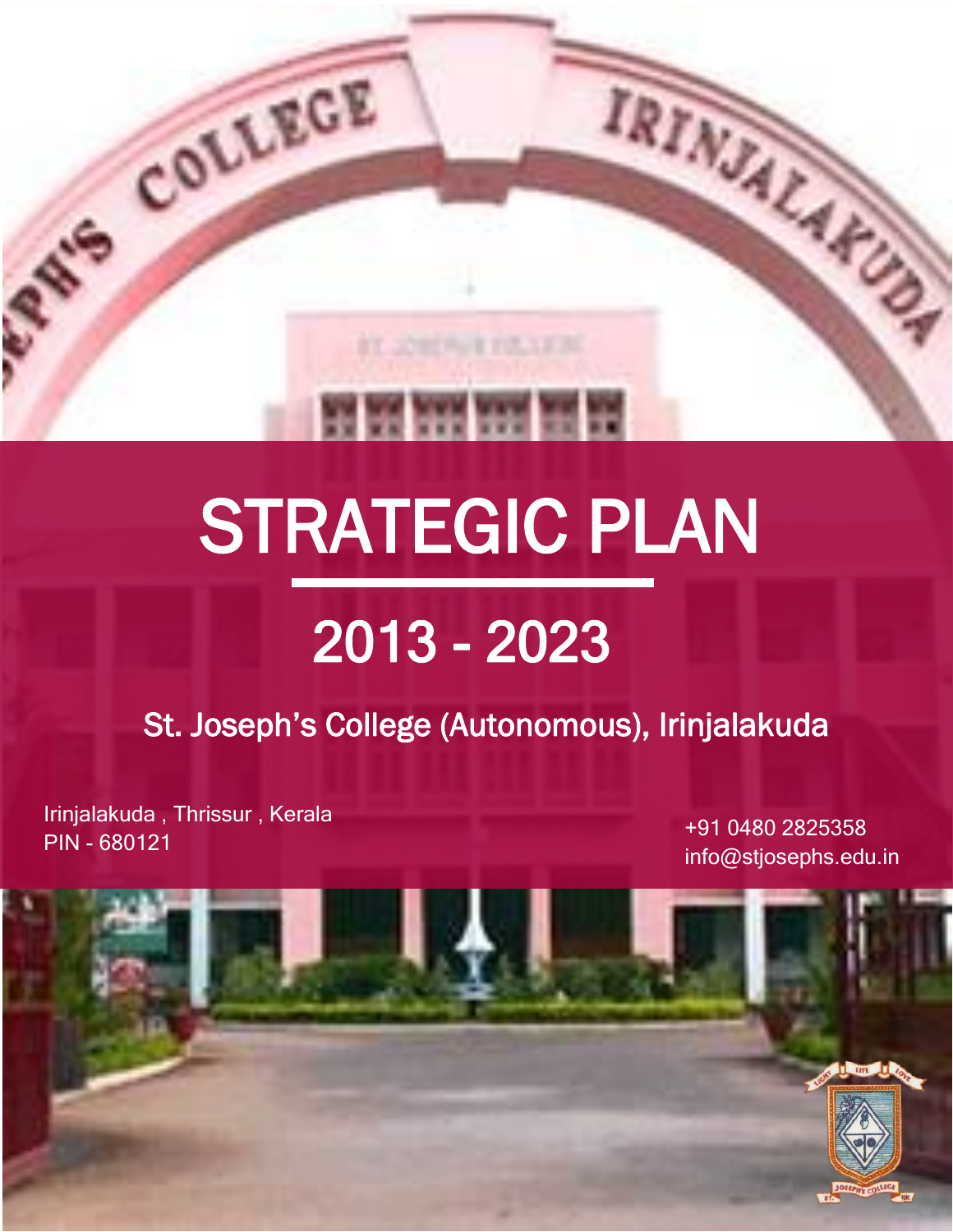# INDEX

|    | 1. The Present              | 3  |
|----|-----------------------------|----|
| 2. | The Vision                  | 8  |
| 3. | <b>The Mission</b>          | 11 |
| 4. | <b>Strategic Objectives</b> | 18 |
| 5. | <b>Action Plan</b>          | 28 |
| 6. | <b>SWOC Analysis</b>        | 35 |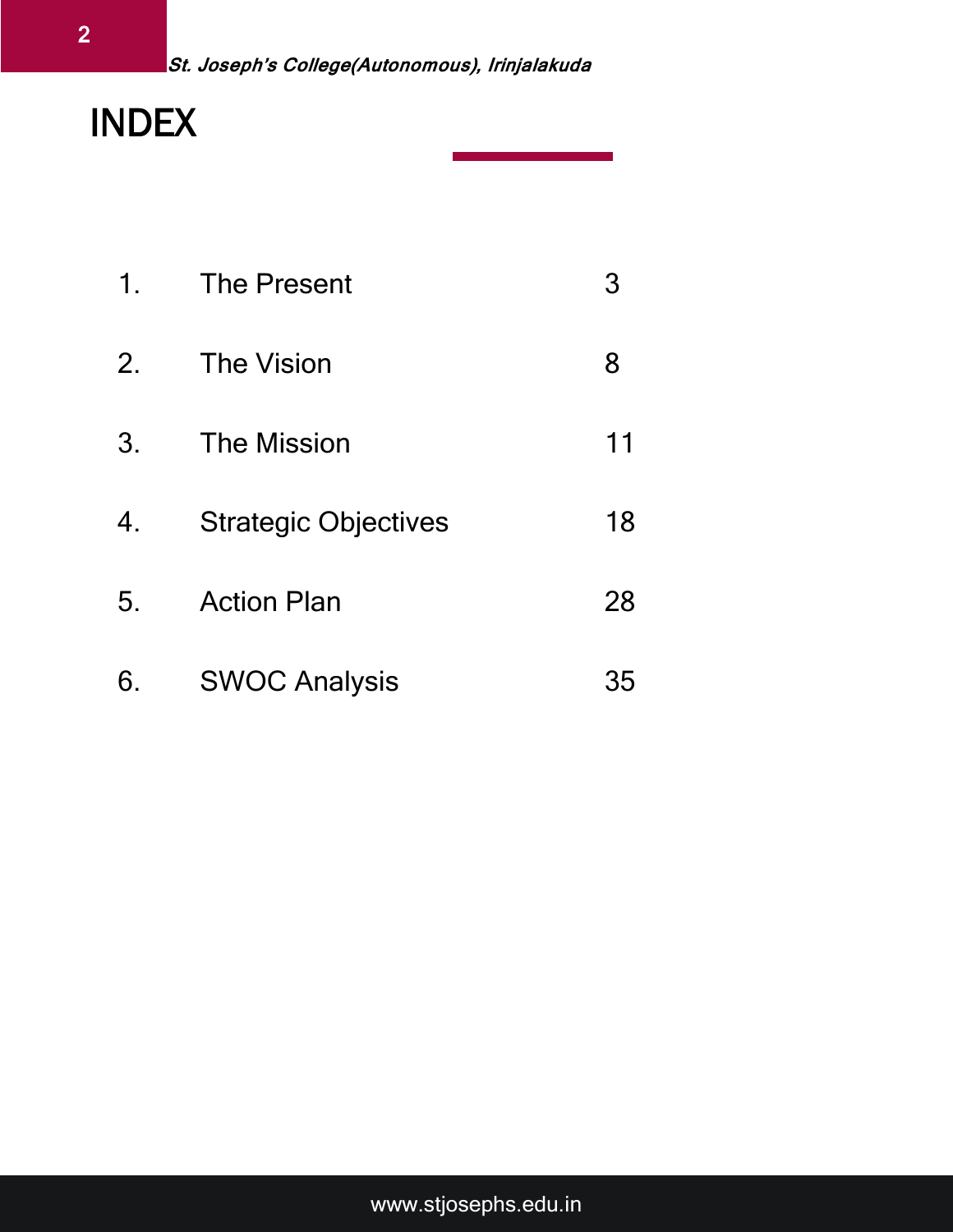### The Present

#### **The Origin of the College**

St. Joseph's College, Irinjalakuda in the Thrissur district of Kerala state was established in 1964 as an answer to the ever-increasing demand for the higher education of young women from the middle & lower strata of society in the rural suburbs of Irinjalakuda. The institution has been endeavouring to fulfil its stated mission of imparting value based holistic instruction and moulding empowered women fit for the society, the nation and the world, for the past 54 years, drawing inspiration from the visionary zeal of Blessed Mother Mariam Thresia, the foundress of the Congregation of the Holy Family and the benevolent blessings and guidance of the pioneers - the revered educationist, Padma Bhushan, late Rev. Fr. Gabriel, the Founder Principal, late Rev. Sr. Franco, and the First Manager, late Rev. Mother Josephine.

Presently it is an autonomous college for women, affiliated to the University of Calicut, and managed by the St. Joseph's Educational Society of the Congregation of the Holy Family on a 19-acre campus.

#### **St. Joseph's College: Status Quo**

St. Joseph's college has a faculty strength of 153, staff strength of 52, student strength of around 2500, and offers 18 UG and 13 PG programmes affiliated to the University, of which 8 UG and 8 PG programmes are self-financed.

The college has **four approved Research Centres**

- **Mathematics**
- Chemistry
- Commerce
- English.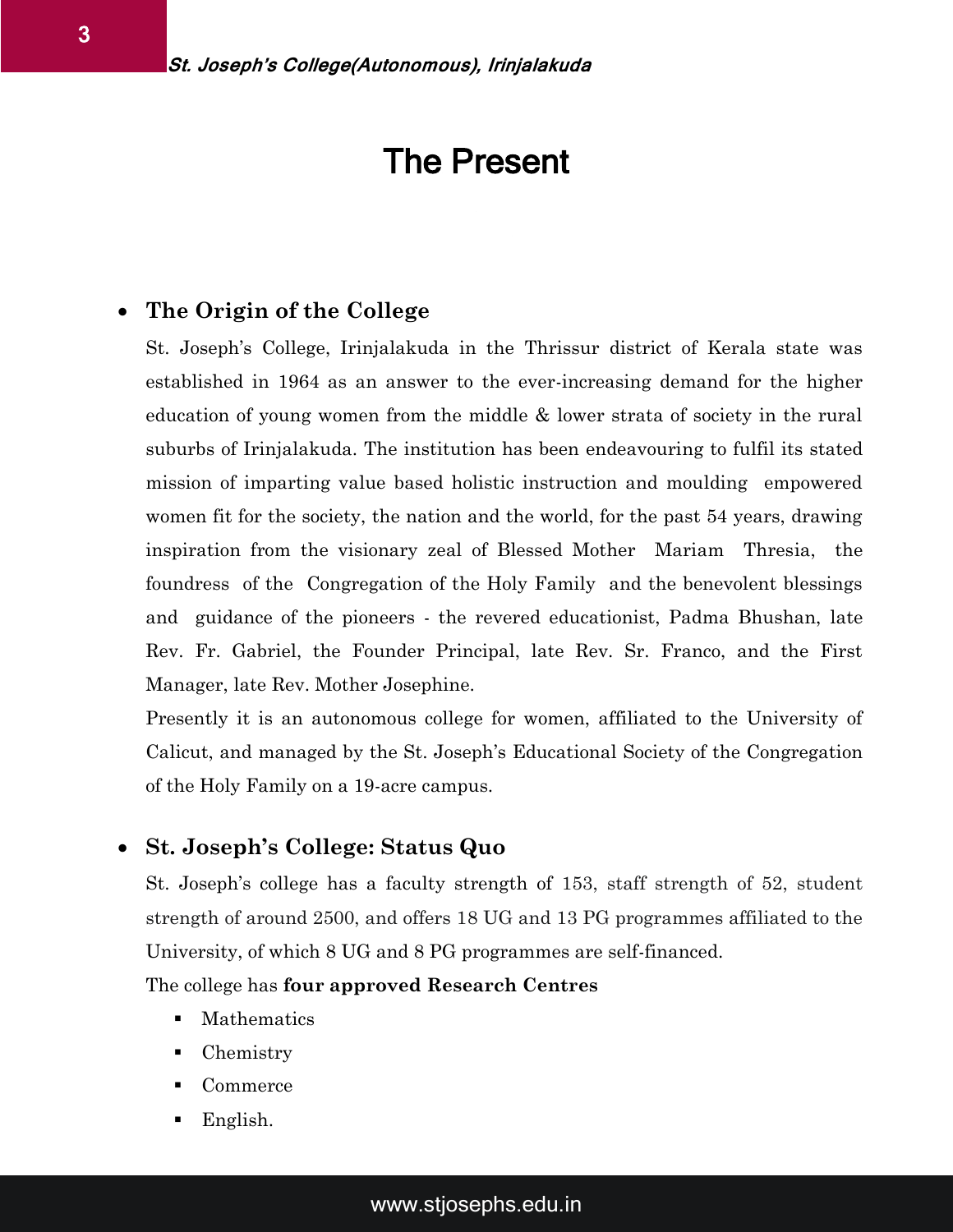A Communicable Disease Research Laboratory (CDRL) functions under the department of Zoology.

4 Ph.D. programs were started after the reaccreditation at the 3rd level. At present, there are also 30 enrichment certificate courses of vocational content. 47% of the faculty are Ph.D. holders, with 38% of the rest, undergoing Ph.D. research. Faculty participation in Orientation / Refresher courses, organization of and participation in seminars, workshops and conferences at the International / National / Regional levels, updation of ICT with timely guidance on teaching methodology, have resulted in exposure to recent advances and changes of the curriculum innovative initiatives.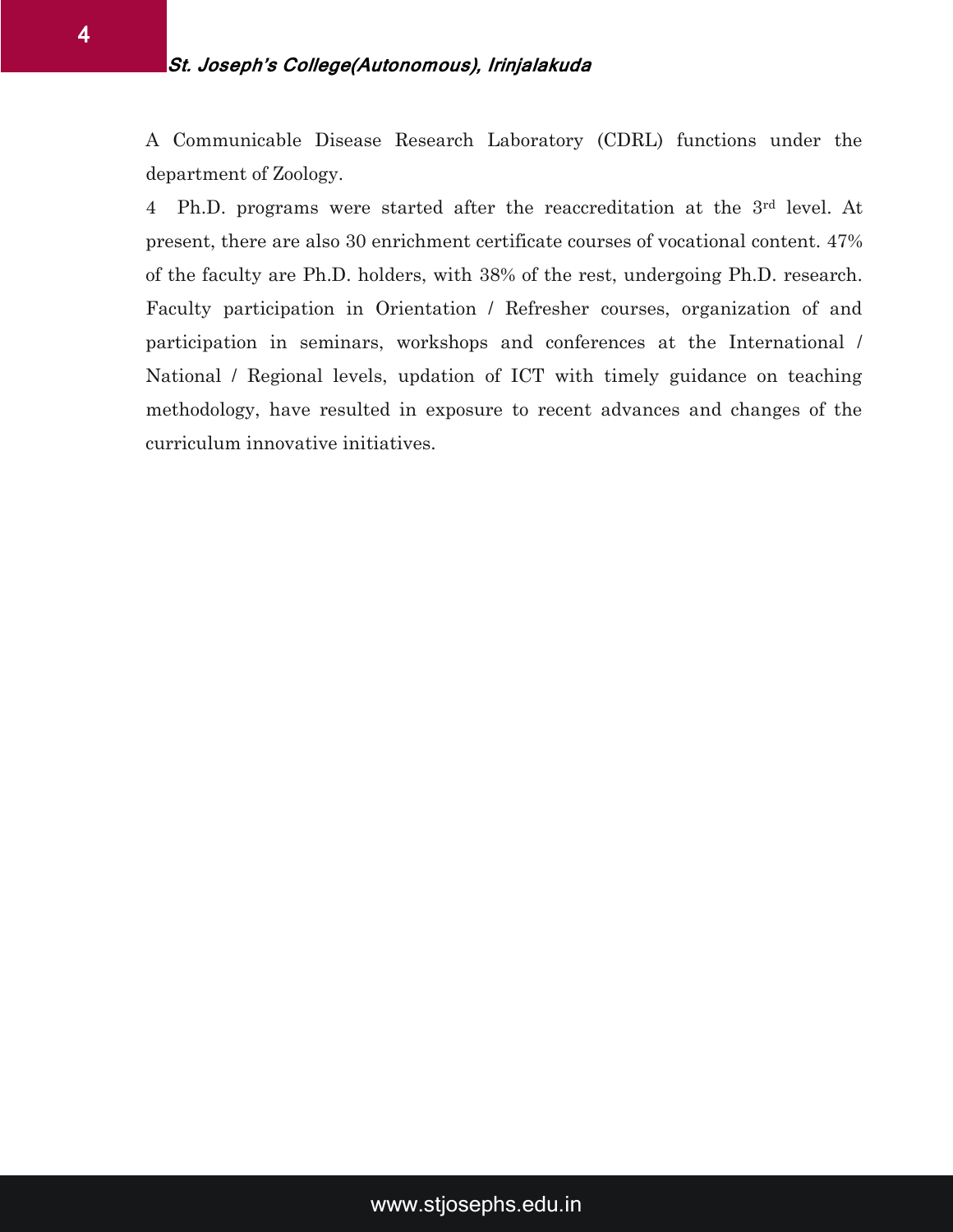**Motto:-** Light, Life, Love

**Vision:-** Women empowered and liberated through knowledge for a brave new world of ideal families

**Mission:-** Creating an educational environment for the total development of young women in this globalized e-world through value based holistic instruction across a wide range of disciplines and mainstreaming a gender perspective in the national development process



**The Coat of Arms:-** The College Coat of Arms highlights the intellectual and moral tasks envisaged by the founders. The motto on the crest is **"Light, Life, Love":**

**Light** - for the enlightenment and illumination of heart and mind which enables one to dispel the darkness of ignorance and evil.

**Life** - for the fulness of growth in every way, physical, intellectual, mental, emotional and spiritual.

**Love** - for the law of compassion and tenderness which aims at a sweet fellowship among all, the cooperation and communion with one and other and with the Supreme.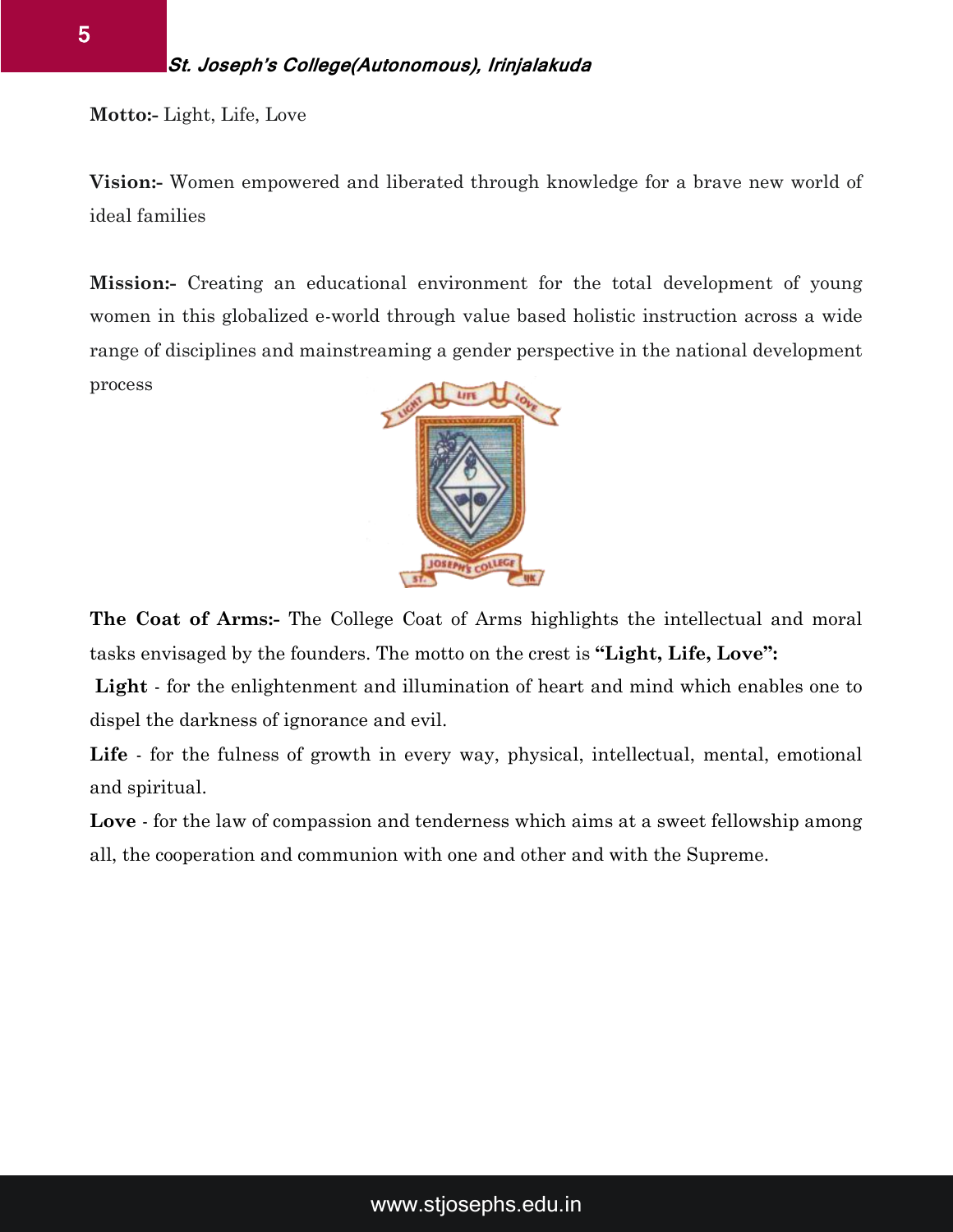#### **Before the Autonomous Status**

Even prior to the conferment of autonomy, when the college had little freedom to design its own curriculum, initiatives were taken by the various departments in coordination with the IQAC, with the encouragement of the top level management and the support of the other stakeholders, to strengthen and supplement the existing programs by value added enrichment certificate courses, a three-year long tag-on program called Higher Focus Course (HFC) - a package of multi skills ranging from two and four –wheel driving, yoga and speak English to ethics and spirituality sessions as well as seminars, assignments and projects. All of the above arestillon–going. Teachers of the college were consulted on academic matters and curriculum design and development by the affiliating university which nominated many of them into academic bodies of UG, PG and research committees.

#### **After the Autonomous Status**

After the award of autonomy in March 2016, the freedom to create its own curriculum and syllabus in order to tackle the menace of rote learning, resting within the confines of the university regulations at the previous years, is taken seriously by the institution. E-content development, addition of micromodules, inter –departmental tieups for quality enhancement, further promotion of the existing culture of research, strengthening of the self-financing stream and augmentation of the aided programs in line with the stated aims and objectives upon the implementation of autonomy, are already initiated. Curriculum restructuring is reviewed by the Departments, Boards of Studies and the Academic Council. The syllabus – content is discussed and prepared by the departments in view of the feedback from the various stakeholders. This is presented before the Boards of Studies which review it and also decide on the evaluation method and the panel of examiners. The decisions of the Boards are approved by the Academic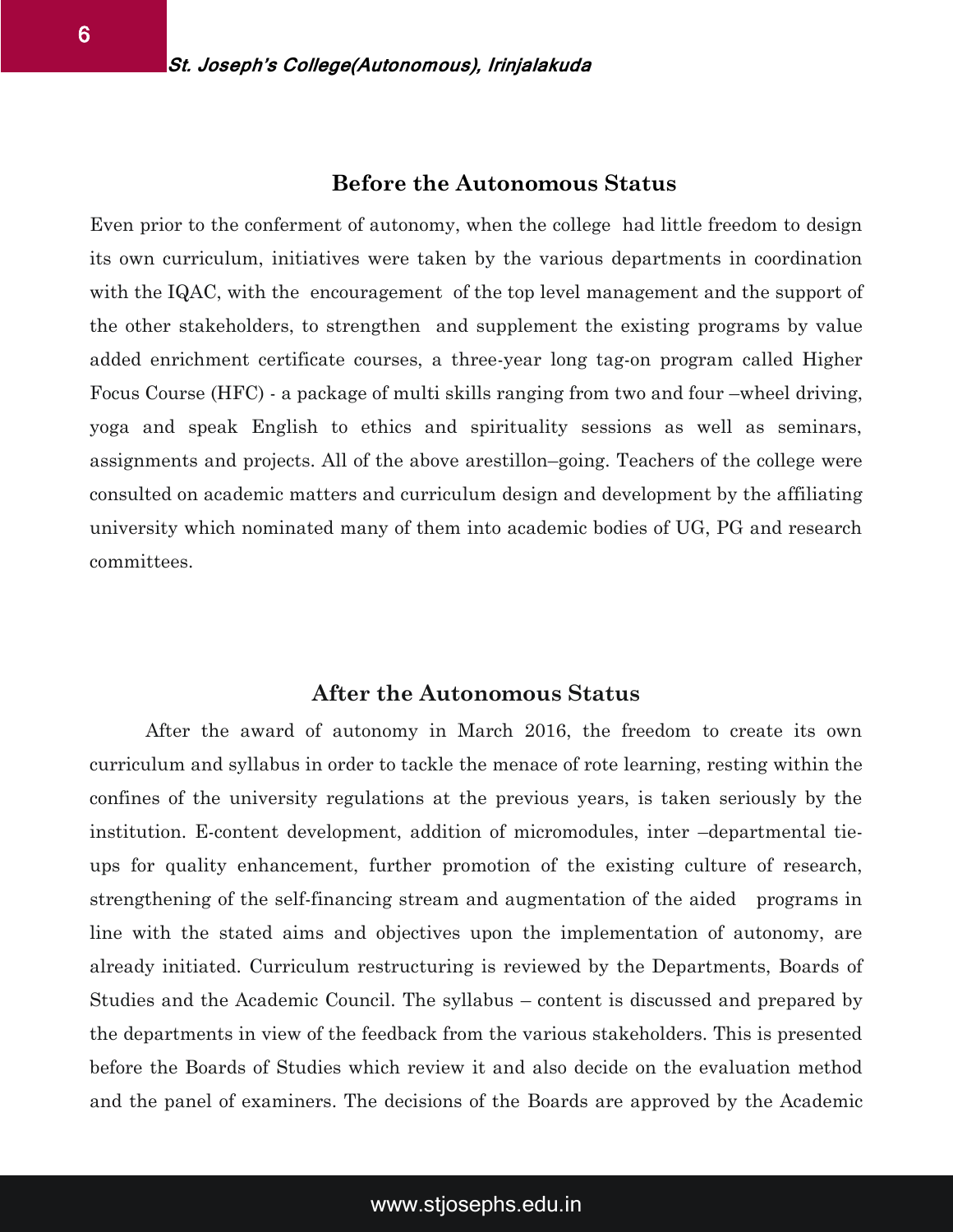Council. The curricula in all disciplines are strengthened and supplemented by micromodules, a Higher Focus Course and 30 Certificate Enrichment Courses.

#### Our Highlights

- One of the first institutions in Kerala to be accredited in 2000, the college is now ready for the 4th cycle of accreditation striving to enhance its rank from the A grade in the 3rd cycle.
- In recognition of its efforts to empower women students, with a transformative rather than additive purpose, the institution has been conferred the status of **Autonomy in March 2016, and the status of College with Potential for Excellence of the UGC in April 2016**.
- In its quest for excellence, the Institution has introduced innovations such as learner- centered, research–oriented, inter-disciplinary teaching methodology, e-learning applications, virtual labs and new techniques of learning assessment. The institution promotes research culture by encouraging faculty and students to take up projects (Major & Minor), conduct seminars, workshops (International & National), and publish and present papers.
- The college has a fully functional **research promotion centre called GRACE** (Guidance for Research and Assistance for Consultancy and Extension), and **a print and online refereed ISSN interdisciplinary journal, VISTAS.**
- The institution tries to inculcate social and environmental responsibility through its **Healthy Practices**
	- **Learn with Nature**
	- **Campus Community Connect**
	- **Connecting through Computer**
	- **Learning unlimited**
	- **Faculty @ Student's Home**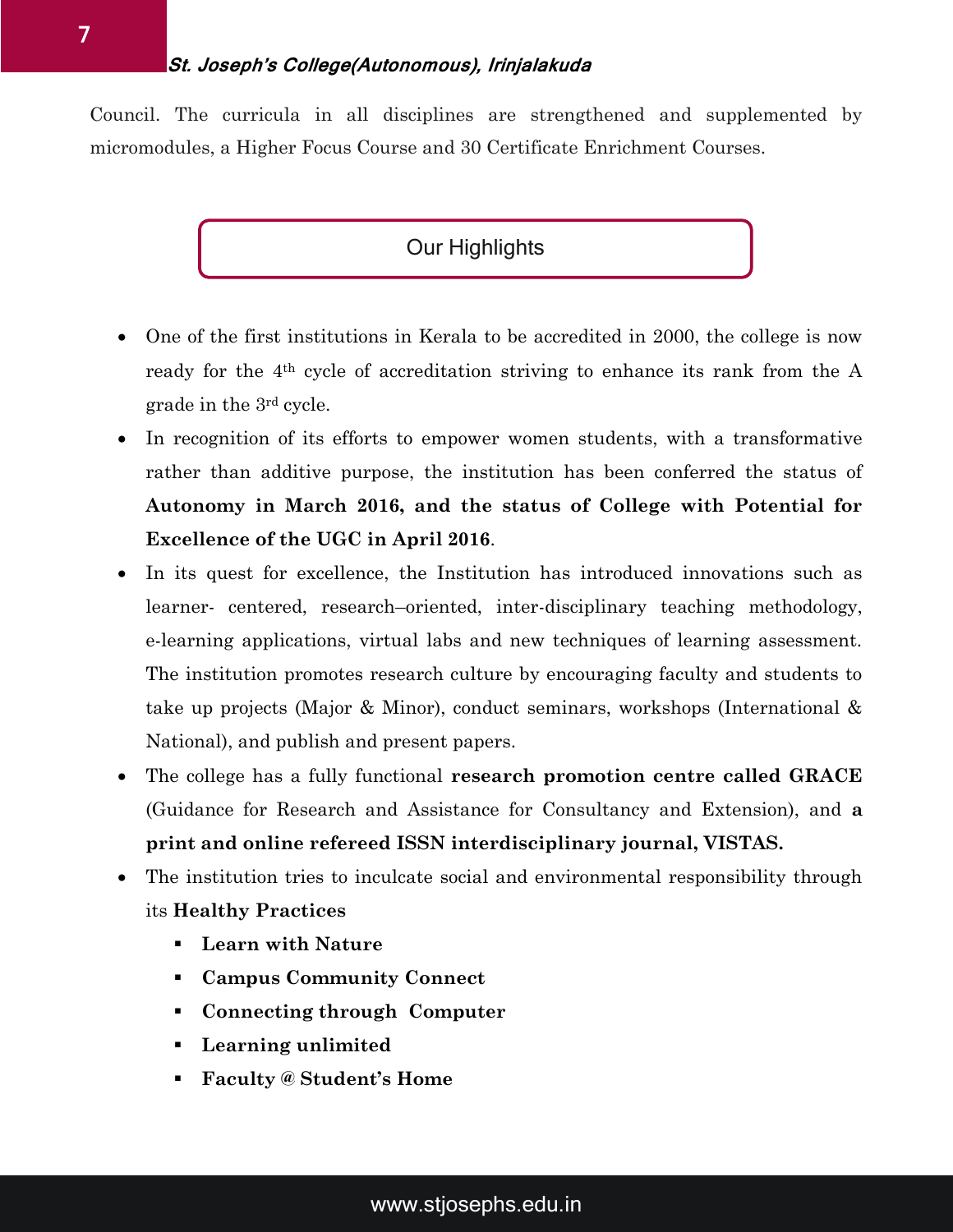#### **St. Joseph's College(Autonomous), Irinjalakuda**

 The Central Government approved **'Darsana Counselling Centre'**, various extension and outreach programmes of Campus - Community Connect as well as active participation in NSS, NCC, Community Aided Sponsorship Programme (CASP), Women Development Centre called 'We for Women Club', Nature and Biodiversity clubs.

# THE VISION

#### VISION WITH WHICH THE COLLEGE THRIVES

Women empowered and liberated through knowledge for a brave new world of ideal families

The institution aspires to raise the platform of teaching, learning, research, student – support, extension, consultancy and innovations along with the rise in prestige, realizing very well that it would be no mean task, and resting assured that it is possible with the concerted efforts of the stakeholders.

The Strategic Plan for 2013- 2023 identifies three core areas of development for the Institution: -

- Improving Teaching Learning Experience in Campus.
- Strengthening the Research domains of the College.
- Extending the Social work domains of the College.

For giving light to this vision the three main goals are subdivided further for more clarity and to make the achievement of this vision much easier.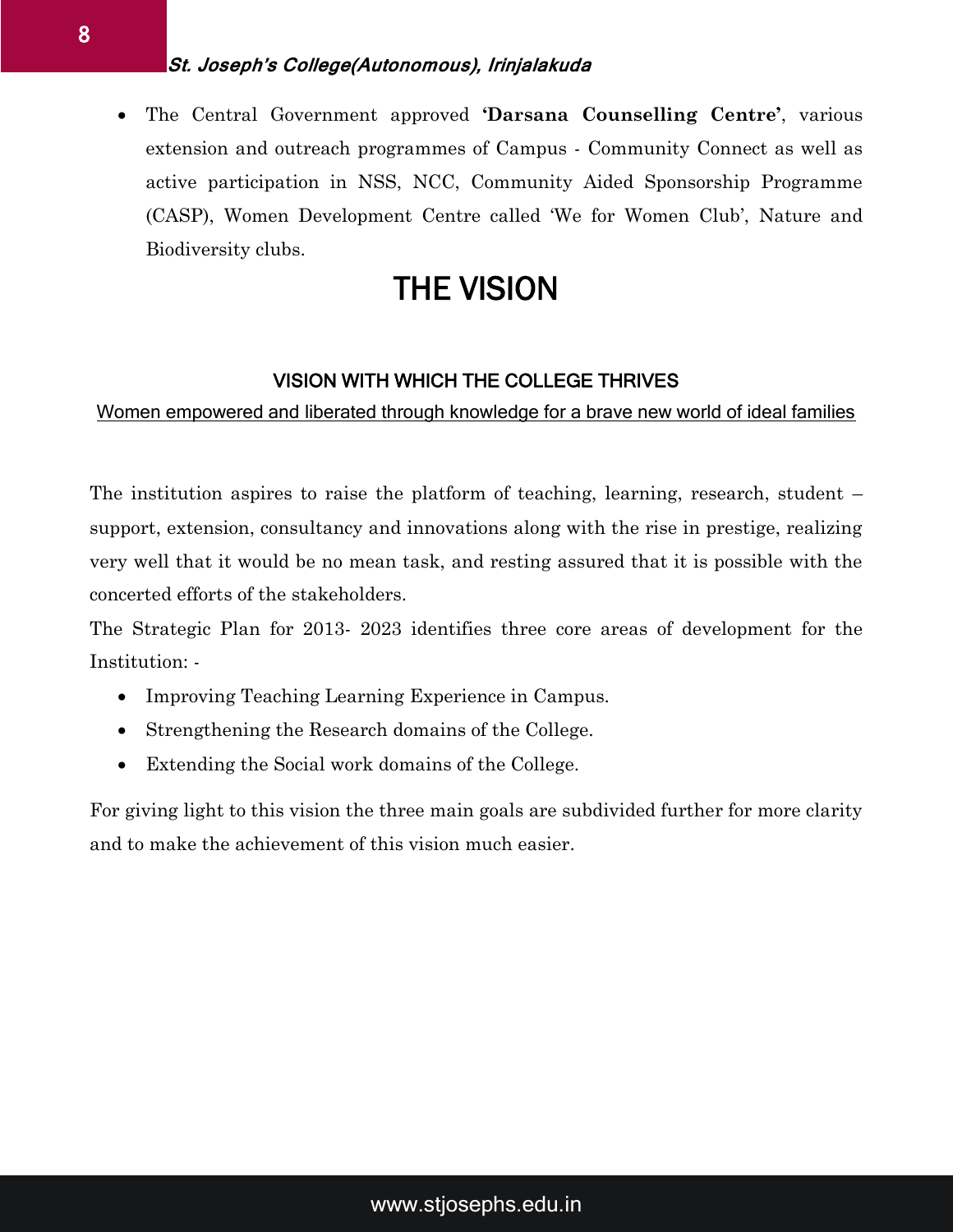1. **Improving Teaching/ Learning Experience in Campus** 

**FOCUS AREA 1: -** Enhancement of ICT enabled teaching –learning measures

**FOCUS AREA 2: -** Coaching and Exposure programs for career development

**FOCUS AREA 3: -** Involvement in academic and non-academic extension activities

**FOCUS AREA 4: -**Introduction of new Programs & Value added courses

**FOCUS AREA 5 : -** Set up a Community College

#### **2. Strengthening the Research domains of the College.**

**FOCUS AREA 1: -** Academic research in Social Welfare and Women Studies.

**FOCUS AREA 2: -** Biological, Chemical and Algorithmic Research Advancement.

**FOCUS AREA 3: -** Research Development in Humanities, Social Sciences and Management Studies.

**FOCUS AREA 4: -** Floating more research projects and consultancies.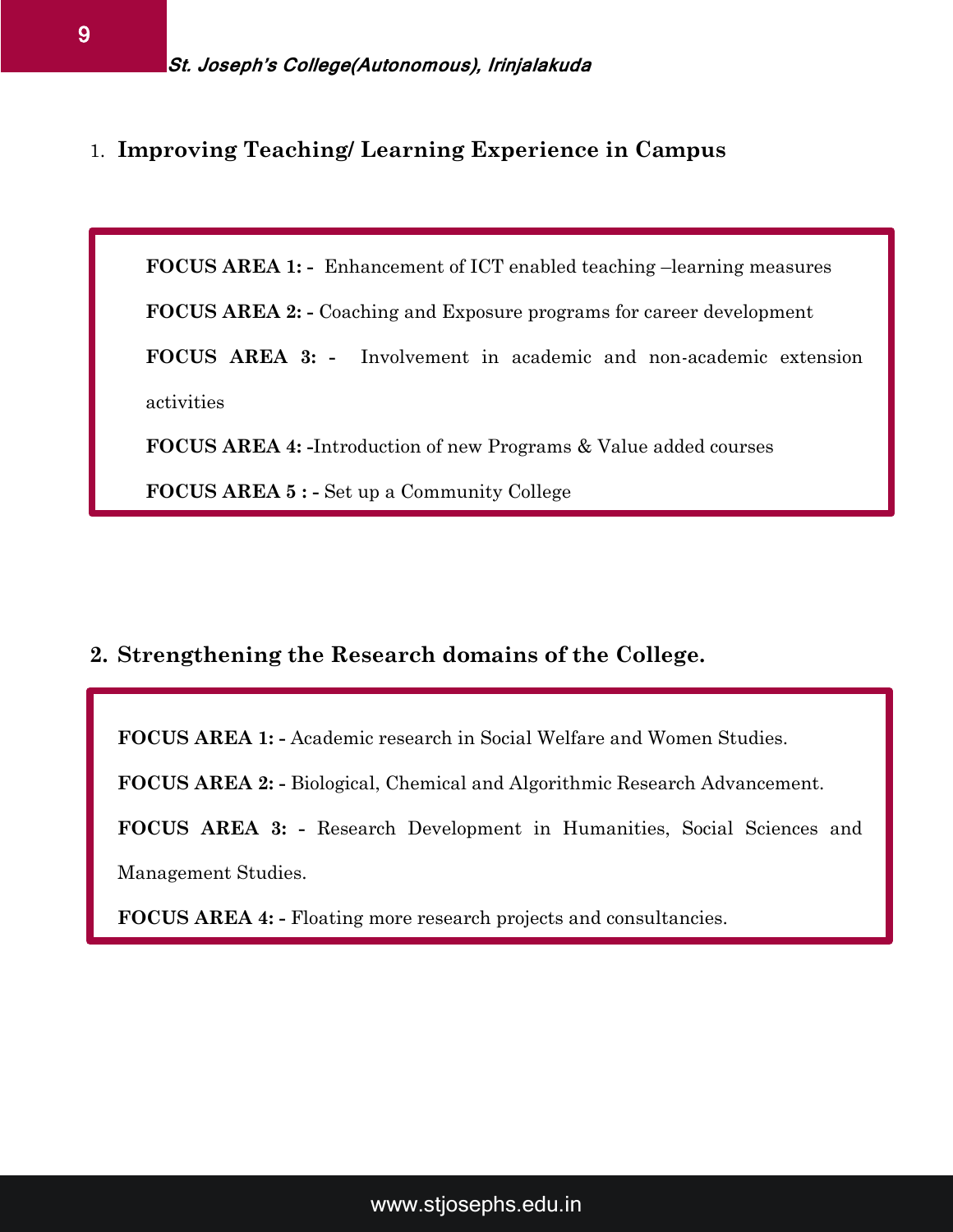**3. Extending the Social work domains of the College.** 

**FOCUS AREA 1: -** Commencing programmes for the welfare of local women and girls.

**FOCUS AREA 2:** - Adopting schools in the neighbourhood for sharing knowledge and skills.

**FOCUS AREA 3: -** Undertaking non-academic, philanthropic extension work at

institutions for the aged, sick and the disabled.

**FOCUS AREA 4: -** Golden Jubilee Projects Home for the Homeless Golden Jubilee project in action.

**FOCUS AREA 5: -** Services of the faculty to be extended to other institutions in a

faculty exchange programme.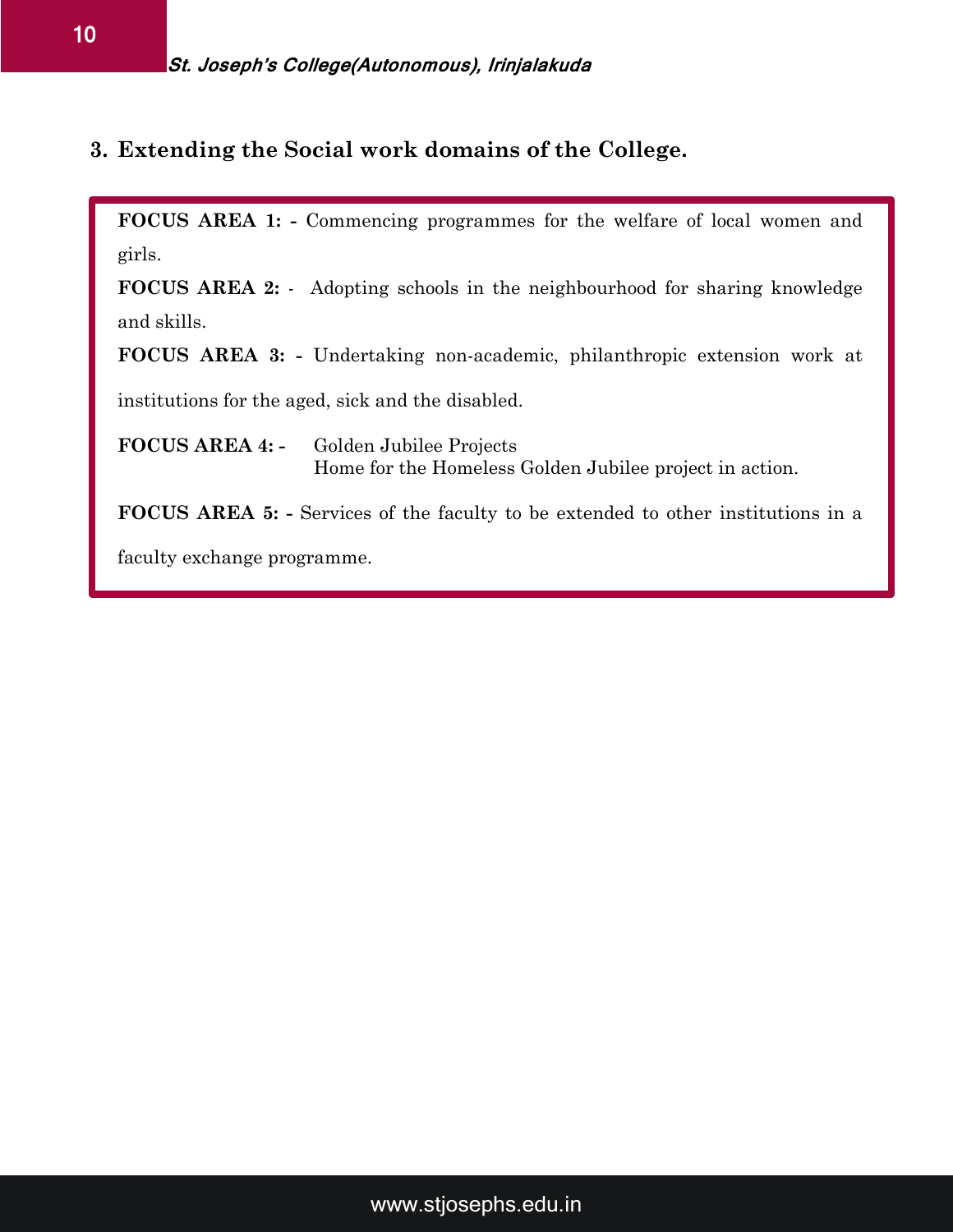# THE MISSION ACCOMPLISHED 2013-2018

The College maintains a learner –centric environment conducive for quality education and student empowerment. Hundred percent transparency is ensured in the admission process since the college strictly adheres to the policies of the government and the affiliating university. Reservation for SC/ST and differently challenged candidates are also ensured. Due to the reputation gained by the college and the high percentage of results, there is 100% student enrolment in almost all disciplines. Students of the local community unable to gain admission in the college are accommodated in a study center run by the management.

A Post Entrance Test (PET) is conducted soon after the admission of the freshers to assess them, and an immersion module of one to two weeks is offered to them as a part of their integration into the college atmosphere. Most of the departments also conduct a Bridge Course for the new students at the UG level.

Academic Calendar and Examination Schedule are prepared in advance for the timely planning and execution of the teaching, learning and evaluation processes. Remedial Coaching Classes for SC/ ST, OBC, Minority and academically & financially backward students are floated on a regular basis. Scholar Support Program (SSP) and Walk With a Scholar (WWS) initiatives of the Dept. of Collegiate Education are also ongoing to support the slow and the promising students respectively. The college is identified as a venue for ASAP, the state govt. initiative, to help develop soft skills in students. The Academic Excellence Committee oversees the programs for the better performance of the advanced and slow learners. Mentoring –Tutorial system provides personal and academic assistance and the in-campus govt. recognized counselling center DARSANA offers crisis intervention to the needy students at psycho-social levels.

ICT is used extensively with timely upgradations in the teaching-learning processes. Many of the class-rooms are equipped with smart boards, and LCD projectors. Wi-Fi connectivity and library with INFLIBNET facility provide access to e-resources.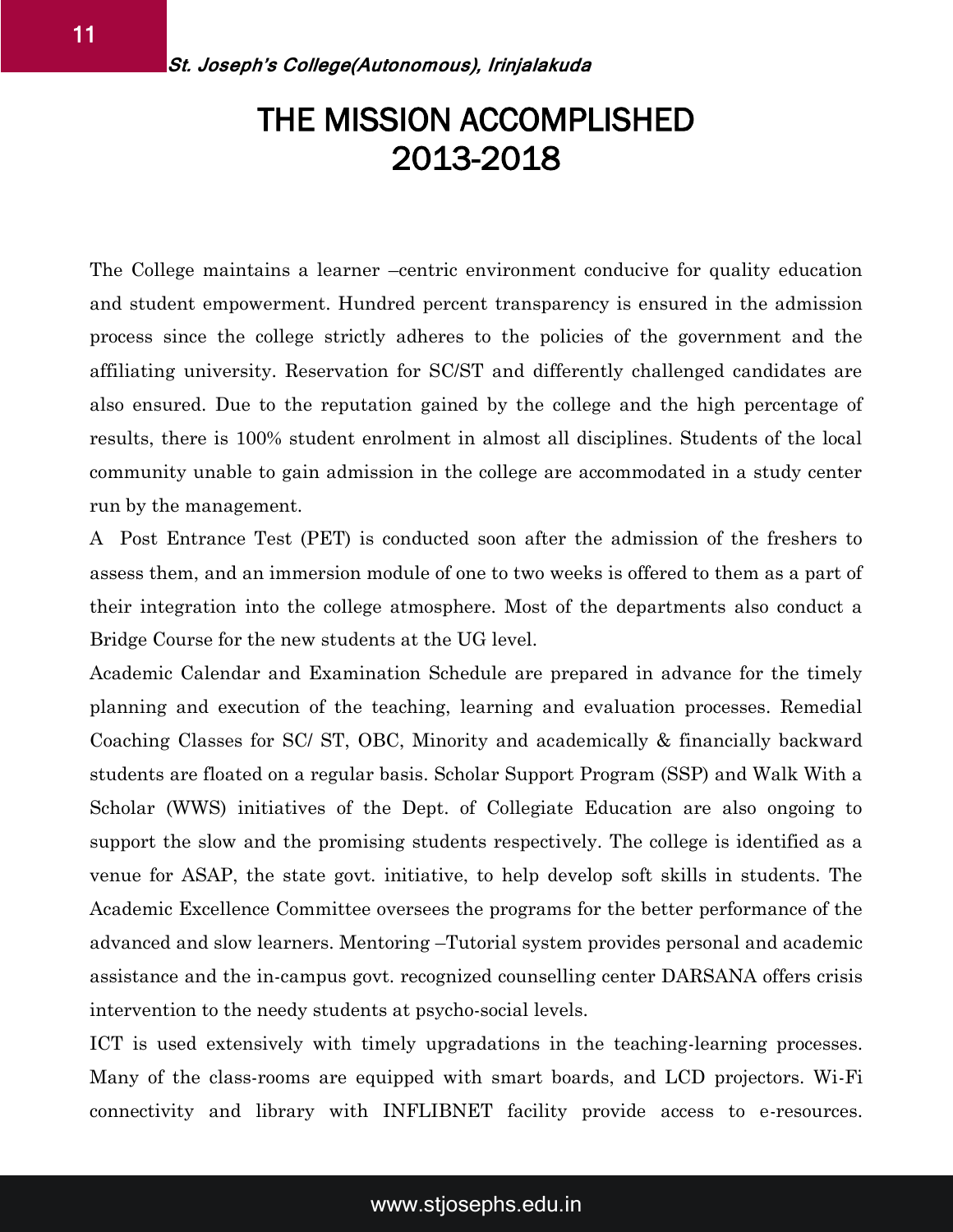E-content development, MOOCs and other advanced, teaching learning techniques are also in use.

Holistic development of the students is ensured through involvement in Seminars, Projects, Assignments, Discussions, Debates, interaction with eminent researchers, entrepreneurs, industrialists etc. Addition of zero hour is implemented after regular classes for value added enrichment courses.

A team of qualified, competent and committed faculty and staff adds to the strength of the institution. Recruitment is on merit and as per the UGC, University and State govt. norms. The quality of the teaching-learning is monitored at the departmental and institutional levels through internal academic audit and evaluation by stakeholders. There is a structured feedback system with evaluation obtained from students by teachers and the Management, used for improving their teaching performances.

A separate Examination wing is constituted after the autonomy with the Controller of Examinations as the coordinating & monitoring authority. The examination schedules are strictly adhered to, and fairness and objectively is ensured in the various stages of planning, conduct of examination, evaluation of answers and declaration of results. Provision is also made for revaluation and retotaling. The IQAC plays a vital role in quality enhancement of the teaching – learning –evaluation processes through timely directions, encouragements, monitoring and follow-ups. Feedback formats are designed, feedbacks conducted and analyzed every year by the IQAC, as part of Academic audit IQAC also monitors the use of ICT tools in teaching –learning and oversees peer – group teaching in classes. Golden Jubilee Projects celebrated the sustained growth of 50 years of existence.

Higher level research has become a major focus area in the institution in the last several years. Promotion and development of research activities are coordinated by the R&D center, GRACE. Four Departments (Mathematics, Chemistry, Commerce, English) are approved research centers. The Department of Zoology has a Communicable Disease Research Laboratory (CDRL). In the last five years, there have been 8 UGC funded Major Projects and 24 Minor Projects with a total outlay of Rs.15930190/-, 8 International Seminars 34 National Seminars and 35 Regional Seminars, were conducted after the 3rd level accreditation. 335 participations in various Seminars, 241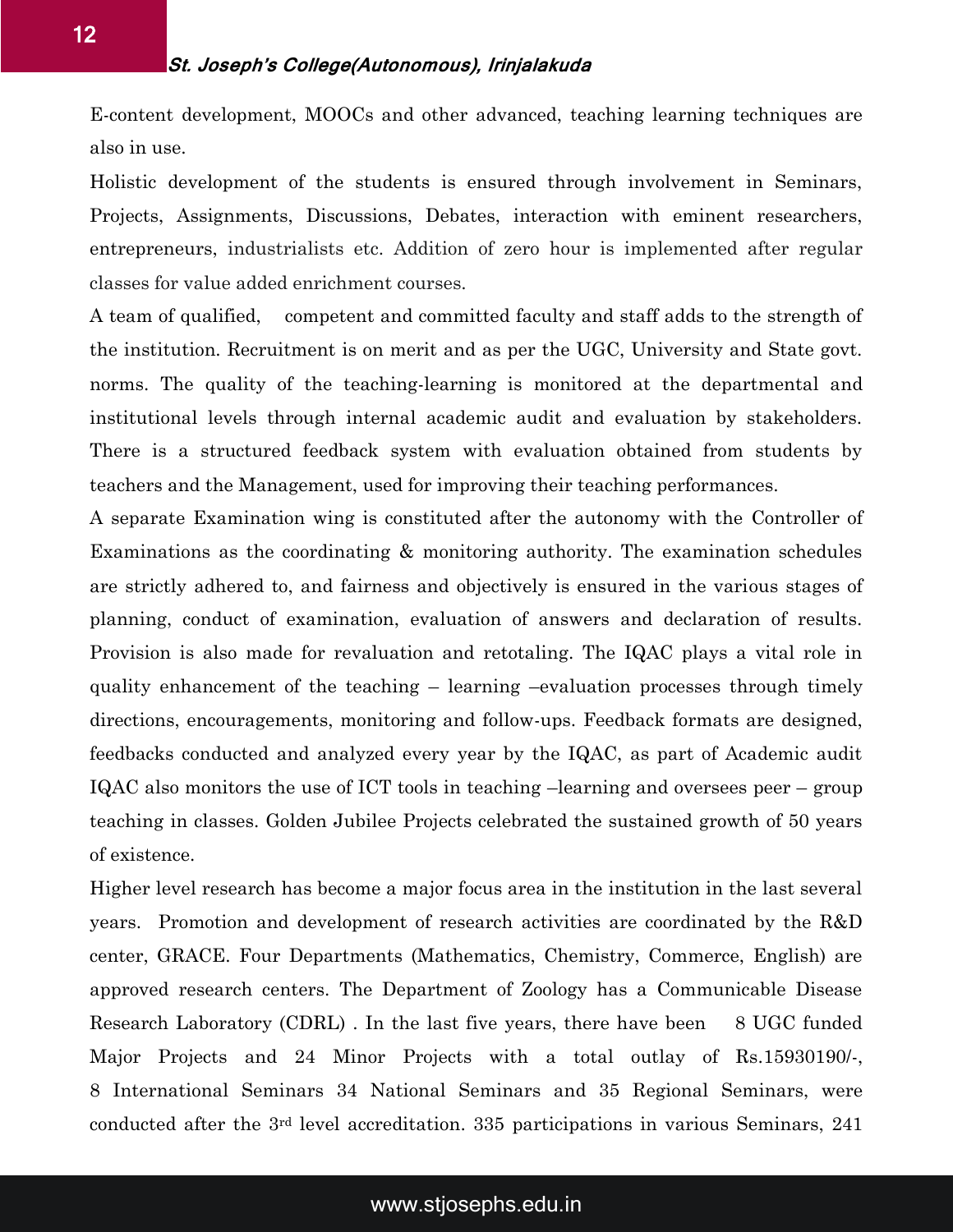Paper presentation publications,81 seminar proceedings, 9 books, 21 chapters in books, have added to the research output. There are two research publications including VISTAS, the online and print, peer-reviewed, ISSN-numbered, multidisciplinary journal. 10 faculty were awarded Ph.D in the post -3rd level accreditation period, with 12 faculty ongoing with their research. There are 15 research guides in the college supervising 36 students in the Calicut, M.G Universities. 4 scholars have also been awarded Ph.Ds since 2013.

A campus National Research workshop called Scholar Summit was conducted in the college in 2017-18 by the IQAC. A Distinguished Speaker Series, 'Voice @ SJC' is also floated by the IQAC, and is stated to be an annual event.

The institution has academic and non-academic Extension and Outreach programs. Campus Community Connect (CCC) is a best practice of the college which is an umbrella that coordinates philanthropic, financial, educational and empowerment programs for the under privileged and vulnerable sections of the society. Community development programs are also undertaken by NSS, NCC, Blood Donor's forum, Computer science, Hindi & Social Work Depts, We for Women Club, Nature & Biodiversity clubs, Social Work Centre etc. by establishing an institution –neighborhood – community network.

Though the college is situated in the heart of Irinjalakuda, a bustling small town, it is a tranquil world in itself with its lush green and clean expanse, paved pathways, tall trees and colourful plants. Infrastructure facilities are excellent and comprise 85 wellfurnished class rooms, 24 faculty chambers, 7 smart seminar halls. Well–equipped science laboratories, language lab , computer labs, spacious auditorium, central library, multi-purpose indoor stadium, basketball, Volley ball, football & badminton courts, Botanical & Medicinal gardens, herbarium & educational museums, an open-air Amphitheatre, an annex building to conduct self-financed courses, chapel, prayer room, counselling centre, common room, a social work centre, faculty and student hostels, sports hostels, canteen, administrative wing etc. are some of the highlighted infrastructure facilities.

Since the last accreditation, a separate examination wing and IQAC room have been set up. Land was purchased for the construction of a separate Research Block which stands completed. A two-storey block is built adjacent to the auditorium to meet the growing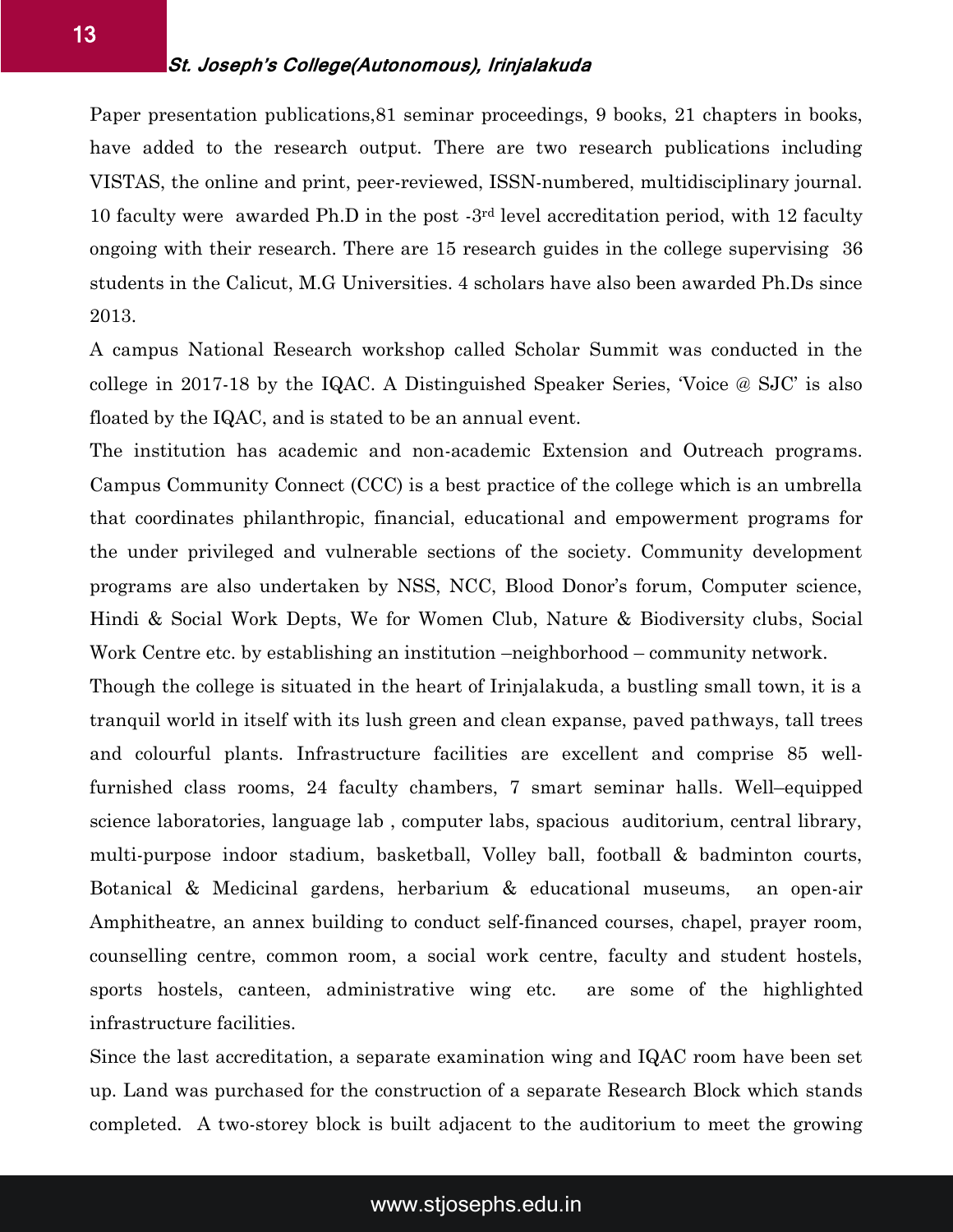need for class-rooms. More water taps are provided on all the floors of the main block to avoid the lunch-hour rush. A lift is installed for the use of the differently challenged and sick students, as well as the faculty  $&$  staff.

The two story library is fully automated, seating capacity has been increased from 300 to 350 since the last accreditation. Facilities like OPAC, INFLIBNET, reprographic & internet assistance are offered. The library with more than 23632 volumes, 605 e-books, 286 Journals and 1268 CDs, is the key learning centre of the college.

ICT is updated regularly. There are 234 computer systems in the college which are LAN connected. High- speed internet is installed and 100% of the campus in Wi-Fi enabled. Generators for uninterrupted power supply and UPSs for power backup are also sufficient in number. All the departments are well–spaced with adequate facilities for the faculty. Laptops, LCD projectors, screens, net–connected computers are also provided. On-campus workshops & smithies operate round the year. Infrastructure additions are done driven by a love of nature and sustainability of energy and water resources. Waste reduction, recycling and energy conservation practices are adopted.

The student support and progression activities of the college are in line with the institutional Vision & Mission. The programs offered and the facilities available to the students are detailed in the college calendar and website.

The academic support activities are coordinated by the Academic Excellence Cell. Remedial coaching classes, tutorial mentoring sessions, each one-teach-one, peer group teaching, WWS for the advanced learners, SSP for the slow learners, PTA meetings, Parent-Teacher-Student meets to discuss progress reports, motivational talks for slow and advanced learners, are regularly and effectively in practice.

The co and extracurricular support is provided by the Higher Focus Centre which is a Centre for learning unlimited. Personality development programmes, talks, yoga classes, Karate sessions, aerobics and enrichment certificate courses are offered to the students under the guidance of the centre., Athletics Club, Fine Arts & Culture club, Oratory club, English for Empowerment cell, College Union, Departmental Associations, NCC, NSS, AICUF, We for Women Club, Campus Community Connect, Connecting through Computer , Learn with Nature Club, Value Education, Special Programme cell, Anti-Ragging cell, Anti-Narcotics cell, Redress cell, Equity cell, Differently Enabled students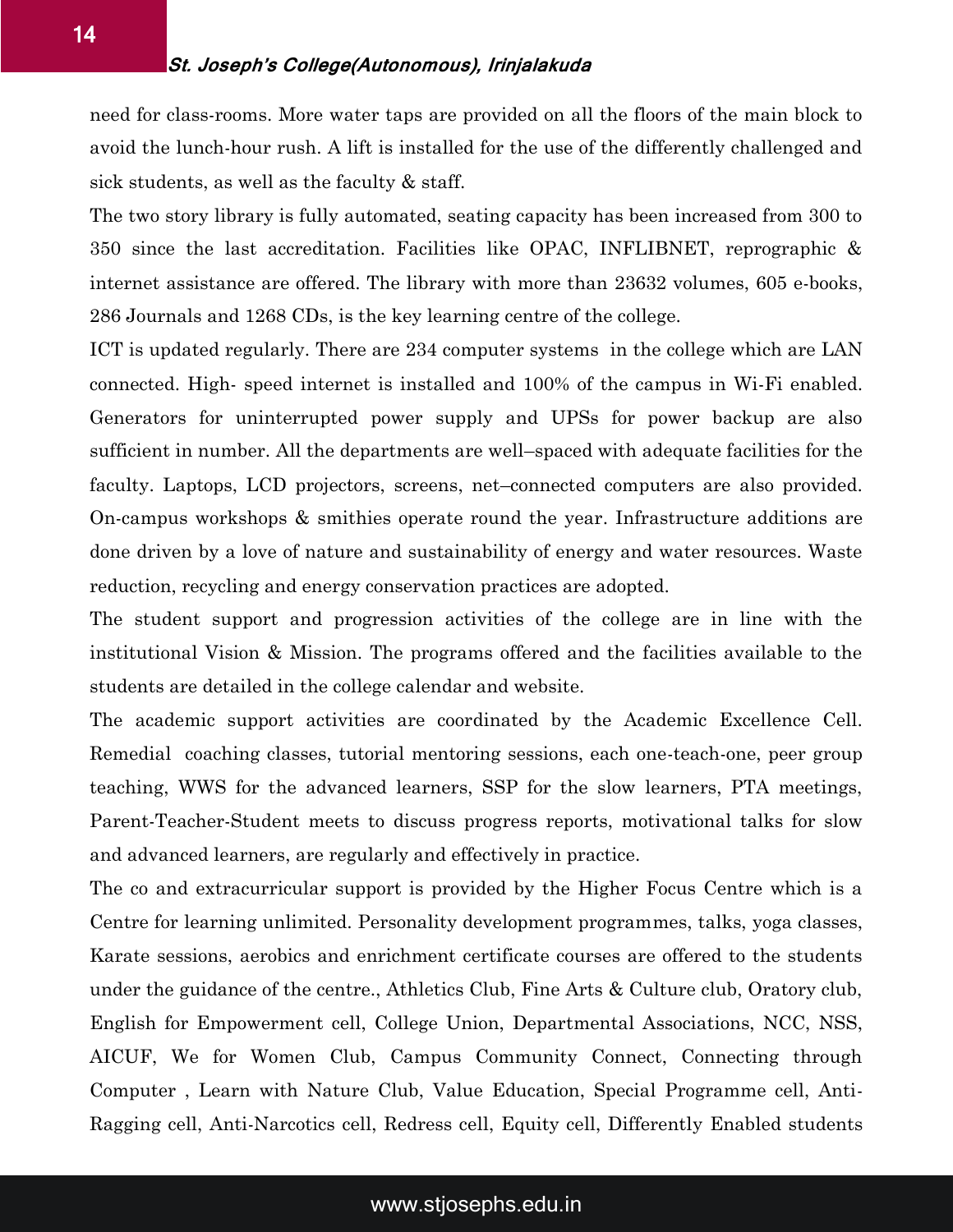cell, Darsana, the govt. recognized counselling centre, Social Work Centre etc. function actively in the college. The College Volley Ball team is the Calicut university champions for the 34 consecutive year.

The career and placement efforts are coordinated by the Human Resource Department (HRD). Entrepreneurial Development Cell and ASAP provide guidance for students in self-employment and soft –skill development respectively. Training for competitive examinations such as UGC-NET, Bank Tests, Civil, Service, PSC tests are provided.

In the last five years, a total of Rs. 8524462/-was distributed to 4288 students as central and state govt. scholarships. In addition, free ships and financial assistance are given to deserving students by the management and departments. Free hostel facilities, free career & progression coaching and free books & stationary are also made available to the financially backward students. Some of them are also given admission to programs in the management quota. Student of the year & Star of excellence awards are instituted in the college.

The pass percentage is high in most of the UG & PG programs. There have been 46 university toppers in the last post-accreditation period 89% of students' progress to higher education and research, and eventually to employment, mostly in the teaching sector. The Social work and Mass Communication & Journalism departments claim 100% student placements.

The institution provides university education in a secular atmosphere, and is open to all, irrespective of religion, caste or community. The university curriculum is supplemented with value–added, vocational enrichment courses at the insistence of the management. Financial assistance for infrastructure, ICT upgradation and residential facilities to the single faculty and students are provided by the management. The array of competent and caring Principals have contributed significantly to the quality augmentation of the institution .

The leadership of the institution is participatory and the governance and management, democratic. The institutional plans for the development are prepared annually and discussed in the Board of Management and the Faculty Council. After the attainment of Autonomy in March 2016, different statutory committees were constituted, along with the non-statutory committees. The statutory committees such as the Governing Body, the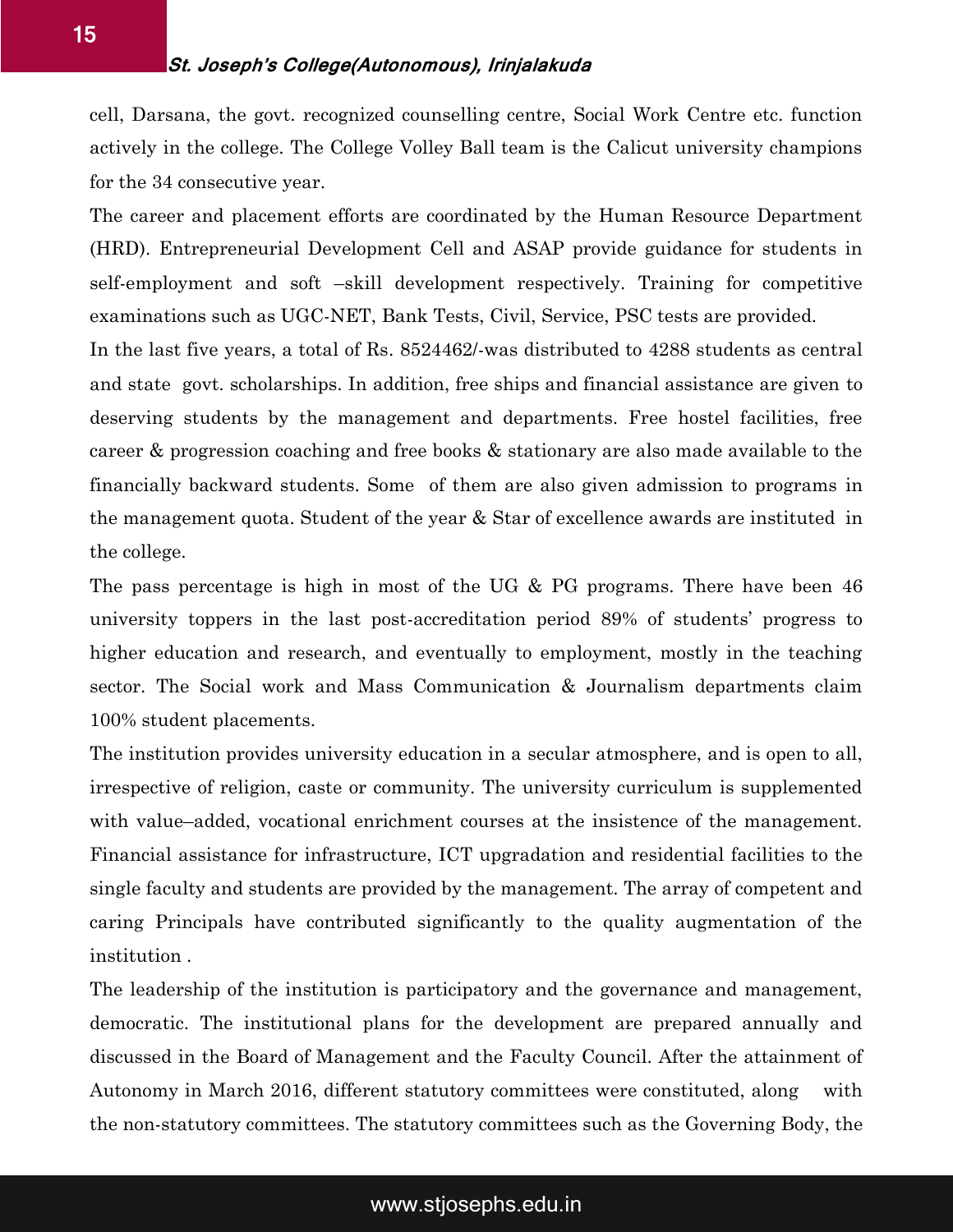#### **St. Joseph's College(Autonomous), Irinjalakuda**

Academic Council, the Boards of Studies and the Finance Committee are involved in the curriculum development and implementation. In addition, the Principal's Council, the IQAC, the Heads of Departments, Faculty, Staff, Students, PTWA, Alumnae, help in the effective planning and implementation of institutional policies. The AQAR preparation gives us an opportunity to evaluate and improve our functioning every year. Annual academic and non- academic administrative audit is done by the IQAC; feedbacks are collected from all stakeholders and analysed and incorporated for quality improvement . Professional development of the faculty and staff is ensured by providing training by experts in various fields.

The college conducts a performance appraisal system for faculty based on student's feedback, research, consultancy, and extension activities. 'The Teacher of the year' award and 'The Researcher of the year' award are instituted by the management for the faculty excellence annually. There are several welfare schemes implemented by the management for the faculty and Staff. UGC has granted autonomy to the college, and also the status of "College with Potential for Excellence" in recognition of the institution's desire and drive for quality excellence. The affiliating university also has been very supportive to the college. The college makes use of its budgetary provisions. Finance and Accounts Department, working under the supervision of the senior superintendent, administrative control of the Principal, and headed by a Head Accountant , implements all tasks related to finance and accounting . Financial operations are regularly audited. The main source of income of the college is the funds from the UGC. Any deficit in the annual budget is met by the management. Efforts to secure additional funds from various agencies such as DST & FIST, NBHM KSCSTE and local bodies like Lions Club, Rotary Club etc, are also taken by the management.

Academic and administrative audit is done by the supervision of the IQAC, in addition to green and energy audit

The College has adopted a number of innovative and best practices, at the institutional and department levels, for quality improvement, student support & progression and green practice & biodiversity implementation.

Short term and long term measures for environment protection, conservation and sustenance include waste & e-waste disposal, plastic eradication awareness campaigns,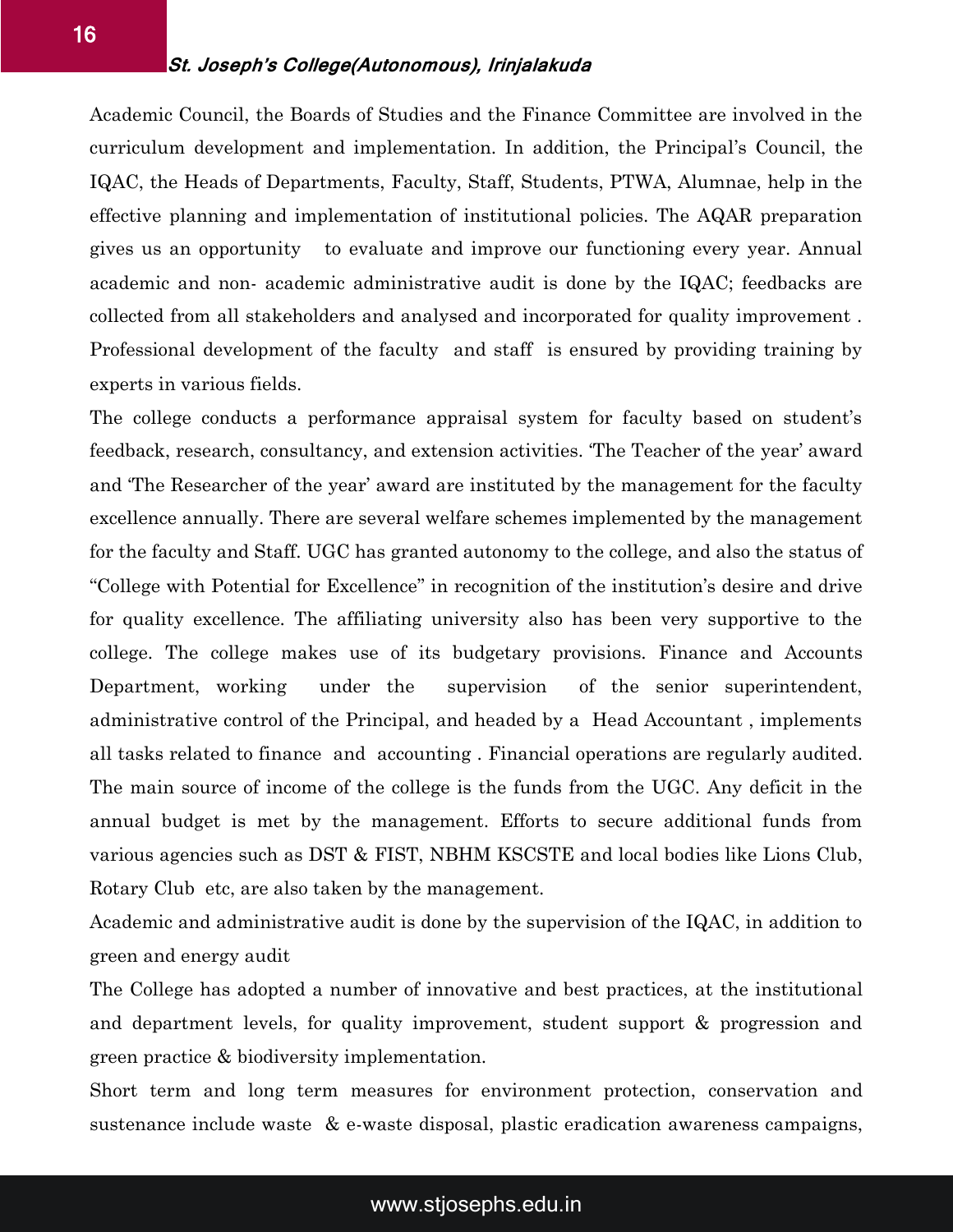#### **St. Joseph's College(Autonomous), Irinjalakuda**

conservation and generation of energy, plantation drives, cleaning exercise etc. The 'Green Campus – Clean campus', Best Practice has been expanded in the post accreditation period into 'Learn with Nature', incorporating off-campus greening and biodiversity drives as well. Another healthy practice is 'Faculty @ Students' Homes.

A 'Green –Water– Energy audit is conducted with professional assistance. The college is highly conscious of its responsibility to the society, and has constituted a 'Campus – Community-Connect best practice, whereby efforts for educational, empowerment and philanthropic assistance especially for the underprivileged of the nearby locality, are undertaken.

The institution's commitment towards excellence continues in the post accreditation era. Online admissions, separate examination block, revised feedback proformas, updated ICT in class room applications, a Centre for Learning Unlimited called ' Higher Focus Centre', addition of micro modules in the curriculum, definite plans for restructuring of the curriculum from the third year after the implementation of autonomy, new student awards, Connecting through Computer initiative etc. are some of the recent innovations. The institution strives to provide a learner centric environment conductive for holistic and quality education of students through innovative, healthy and best practices.

The new and the previously ongoing practices point at the vision of the institution to empower young women and make them agents of change in families, societies, the nation and the universe.

The young women educated in the campus go out with a purpose to contribute to the society by doing justice to their profession, building ideal families, and moulding a new generation with values. The institution rallies ahead in its onward journey levering on the blocks of high standards set by the founders.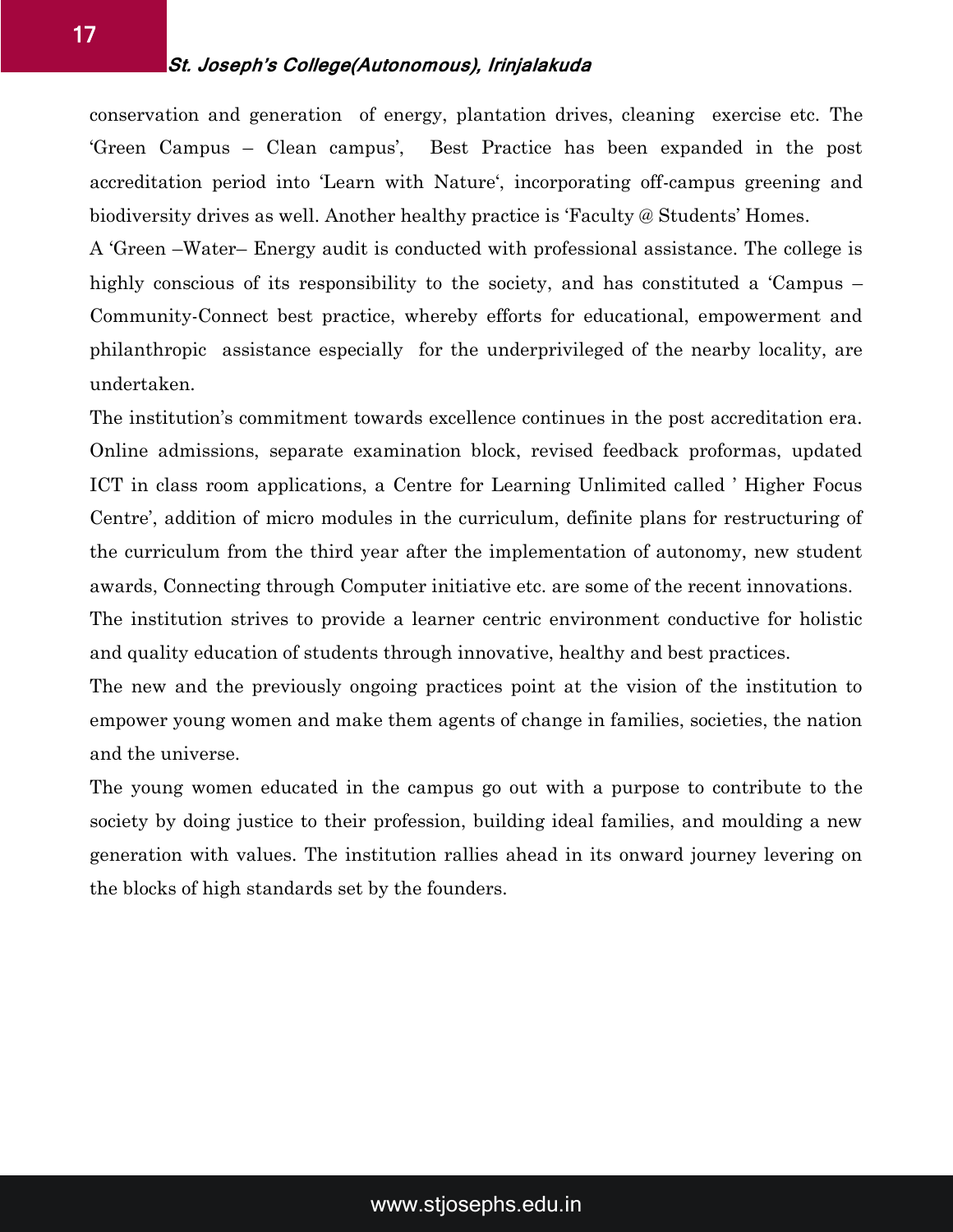### STRATEGIC OBJECTIVES

#### 1. Improving Teaching/ Learning Experience in Campus

#### **FOCUS AREA 1: - Enhancement of ICT enabled teaching –learning measures**

**Goal 1: -** Soft skill upgradation of students and Staff

**Sub Goal 1: -** Skill development and grooming initiatives will be provided to students by providing them training on software, such as Adobe Photoshop, Adobe Premiere Pro, how to prepare multimedia materials , along with their regular course-work.

**Sub Goal2:-** An online courses for creating web-pages will be started for students as well as teachers.

**Goal 2: -** Enhancements in ICT

**Sub Goal 2: -** Increase ICT and LCD smartboard enabled classrooms.

**Sub Goal 1: -** To enable Video Conferencing of Educationists with Students and Staff from around the world, thereby providing insights to our students about different aspects of subjects they are studying.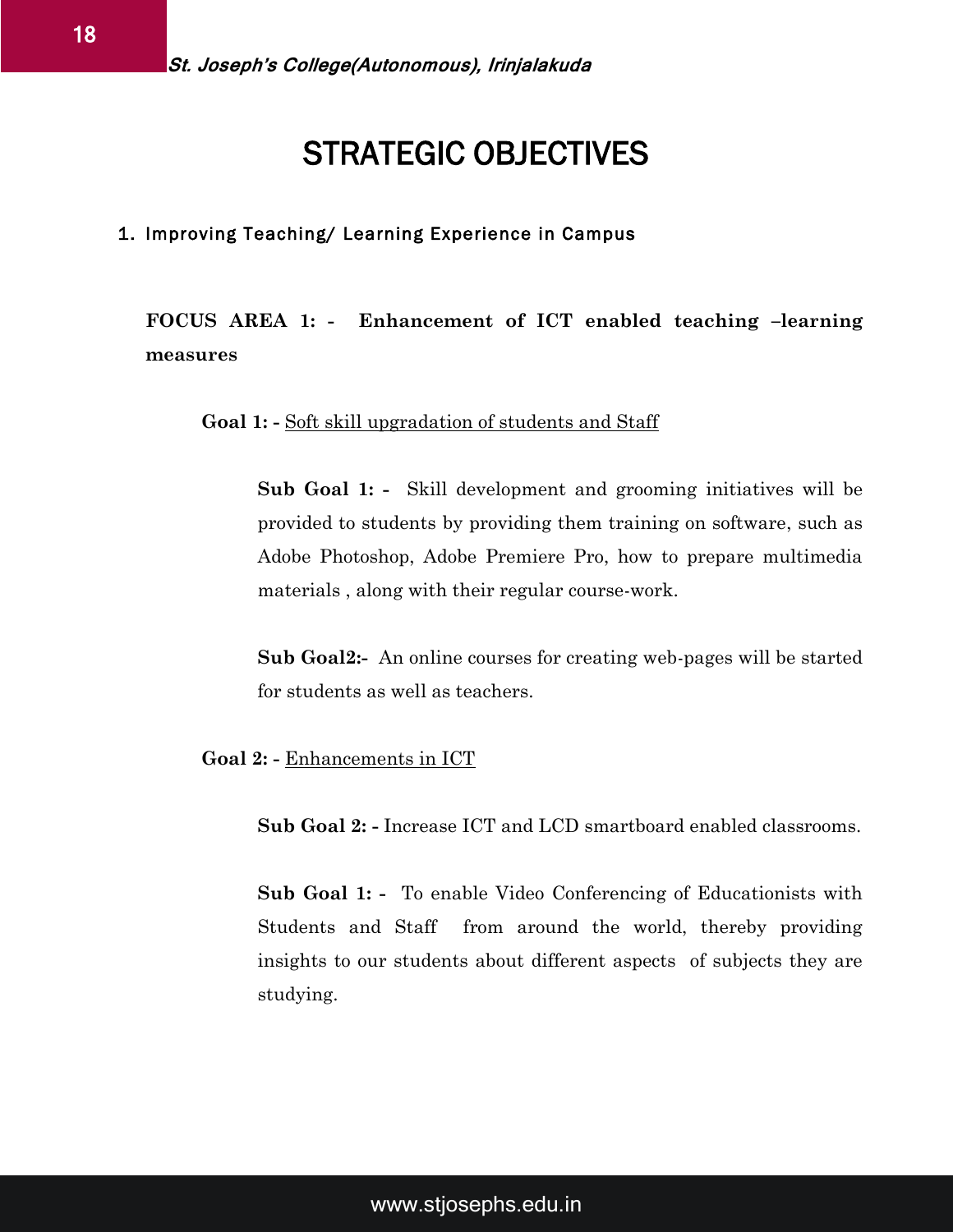**Goal 3:** - E-Content Development for all subjects

- **Sub Goal 1:** The college will seek the support of academicians as well as technical & production experts, and establish partnership with the IT industry for the realization of E-Content Development.
- **Sub Goal 2:** The e-content development to be made available at the college site
- **Sub Goal 3:** The e- Content to be made available at the UGC info net, and can be easily accessed by teachers and students all over.

#### **FOCUS AREA 2: - Coaching and Exposure programmes for career development**

**Goal 1: -** Provide additional opportunities for internships, job shadowing and work experience to help students apply learning to careers.

**Goal 2: -** Create opportunities for faculty professional development, including participation in workshops, seminars and retreats, as well as a leadership training program to facilitate career advancement.

**Goal 3: -** Innovative Banking Practices in Public Sector Banks. The students should be able to adapt to the recurrent financial crisis and chart out safe zones in the banking sector. The innovative practices would steer them through turbulent times, keep them vigilant and at par with global competition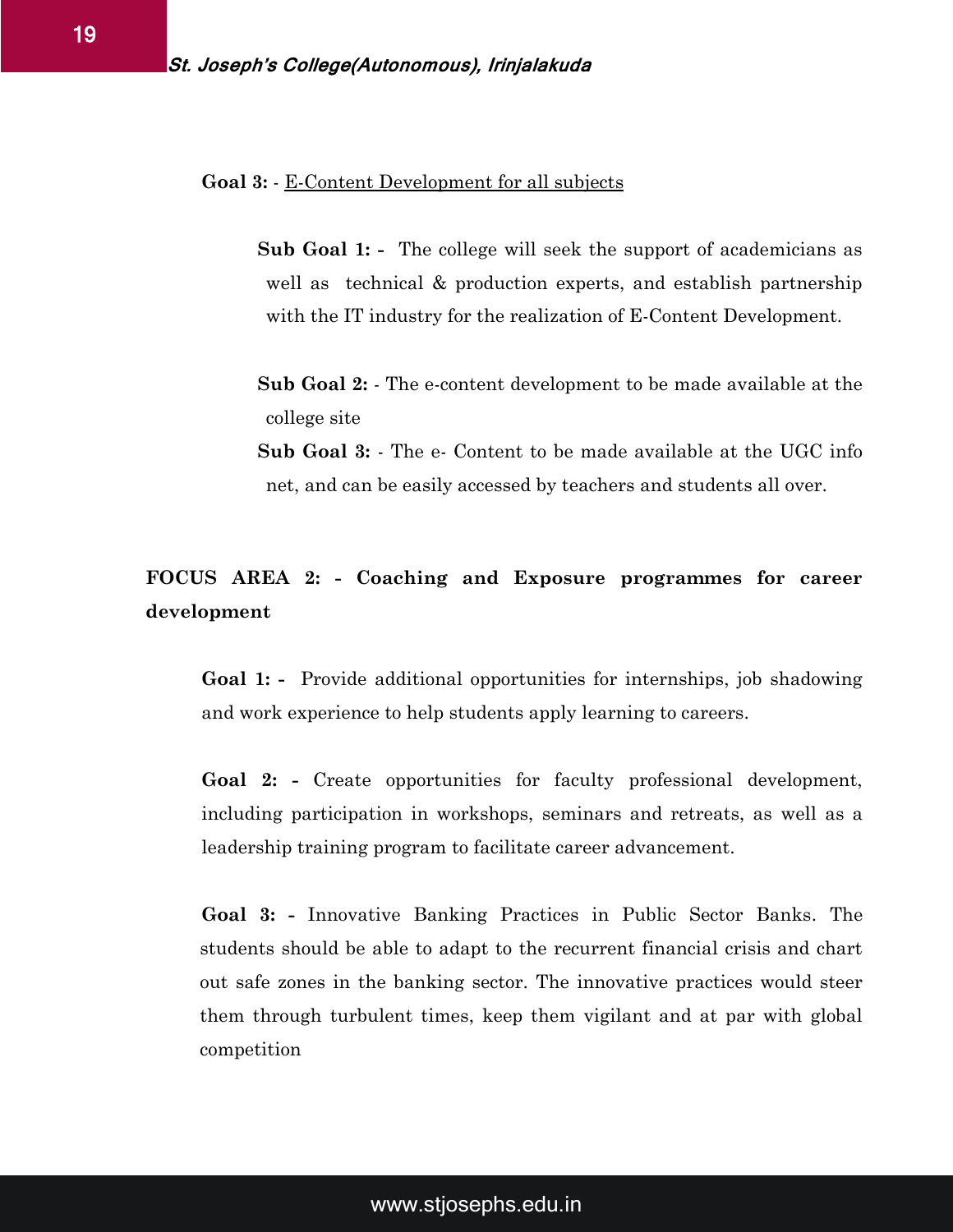#### **Goal 4: -** Expand linkages with major institutions and industries.

**Sub Goal 1: -** Eminent personages from the industry will be invited to the campus to interact with the students.

**Sub Goal 2:** - To conduct seminars / workshops/ conferences in collaboration with globally and nationally registered industries.

#### **Goal 5: -** Programs that groom the students for the job market.

**Sub Goal 1: -** Programs to beheld in the after-college-hours regularly and is attended by a steady stream of students. Interactive sessions will be arranged for them with experts from the industry. Talks and seminars will be conducted by the HR department to enable students to develop the aptitude for and the requirements for the job market.

**Sub Goal 2: -** To augment Career Counselling, Academic Counselling along with Personal Counselling that will result in self-confidence, assertiveness, self-esteem and stress management.

**Sub Goal 3: -** Mock Interviews with professionals as resource persons will also be arranged.

#### **FOCUS AREA 3: - Involvement in academic and non-academic extension activities**

**Goal 1: -** Fostering Global Competencies.

**Goal 2: -** Augment the conduct of more certificate courses, exhibitions, quizzes, seminars, interactions with academic / industrial experts, visits to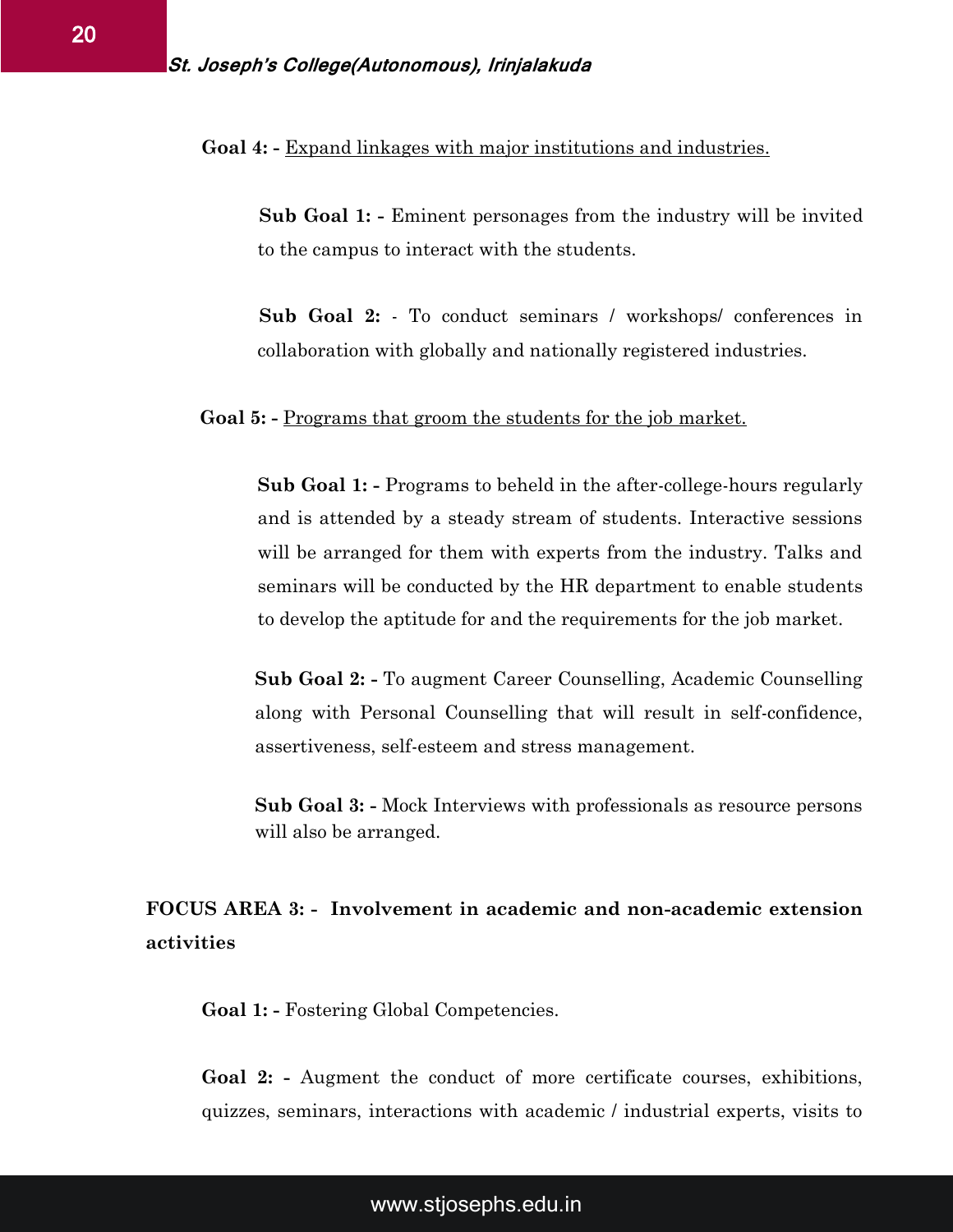institutions and industries, free tuitions for school students, visits to rural and tribal areas etc.

**Goal 3: -** General extension programmes will be coordinated by NSS/ NCC/ CSS/ AICUF/ CASP/ Women Development Cell/ Darsana Counselling Centre.

 **Goal 4:** - Commence Vocational Certificate/ Diploma/ Advanced Diploma/ Degree Courses

The proposed courses are affiliated to Computer Science, Pure Science, Commerce and Management. We wish to provide adequate exposure to the youth to the technological advances in the information sector. The courses planned are the following:-

**Sub Goal 1: -** Biocomputing **Sub Goal 2:** - Criminology and Forensic Science **Sub Goal 3: -** Global Banking and Finance

#### **FOCUS AREA 4: - Introduction of new Programs/Enrichment Courses**

**Goal 1:** - Implementation of zero hour for Enrichment Courses

**Goal 2: -** Initiating collaborative programmes between departments and between institutions in most disciplines.

**Goal 3:** - Strengthening orientation for empowering students .

**Goal 4:** - Programmes that channel students towards research developments.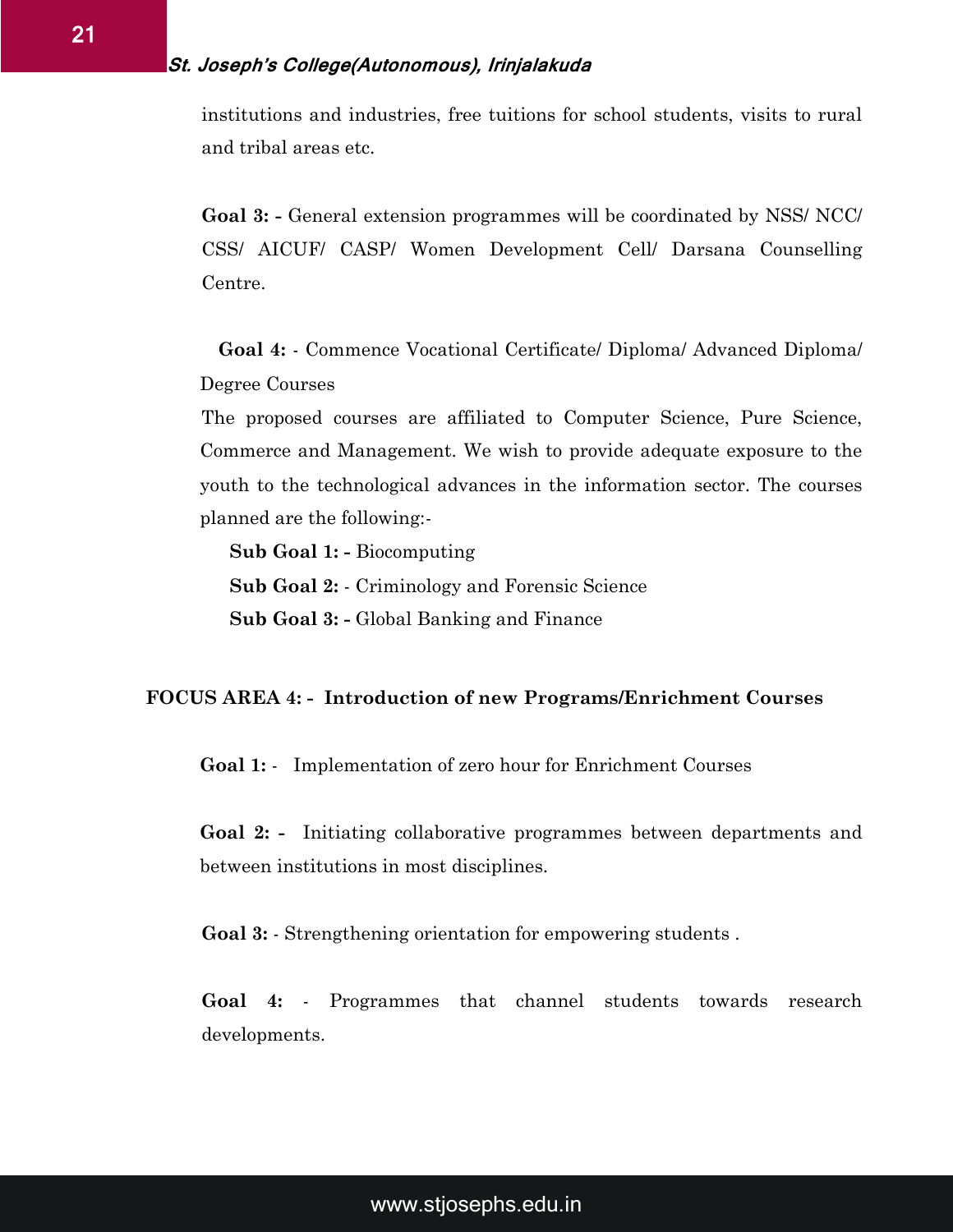**Goal 5:** - Special programmes focus on underprivileged and vulnerable sections of the society.

**Goal 6:** - Conduct of green audit of the campus with technical assistance from a professional agency and setting up a core team of skilled and professional trained faculty for the conduct of the same in future.

**Goal 7:** - Develop and market soaps/ detergents/ cosmetics/ herbal medicines that would be free from harmful agents and will contribute towards building a healthy and hygienic nation.

**Goal 8:** - Faculty and Student Linkages and Exchange Programs.

#### **FOCUS AREA 5: -Set up a Community College**

**Goal 1: -** The objective is to provide access for suitable employment to the economically challenged youth of the nearby locality through a broad spectrum of job-oriented and skill-based / credit-charged diploma/ certificate courses they could choose from, hand-picked on the basis of need, demand and viability.

The proposed courses include certificate courses in: -

- Counselling and Mental Health Care
- Handicraft
- Printing
- Book-Binding & Reprography
- Tailoring
- Embroidery and Jewelry Making
- Diploma Courses in Soft Skill Development
- E-Literacy Malayalam Computing
- Mushroom Cultivation
- Horticultural Practices.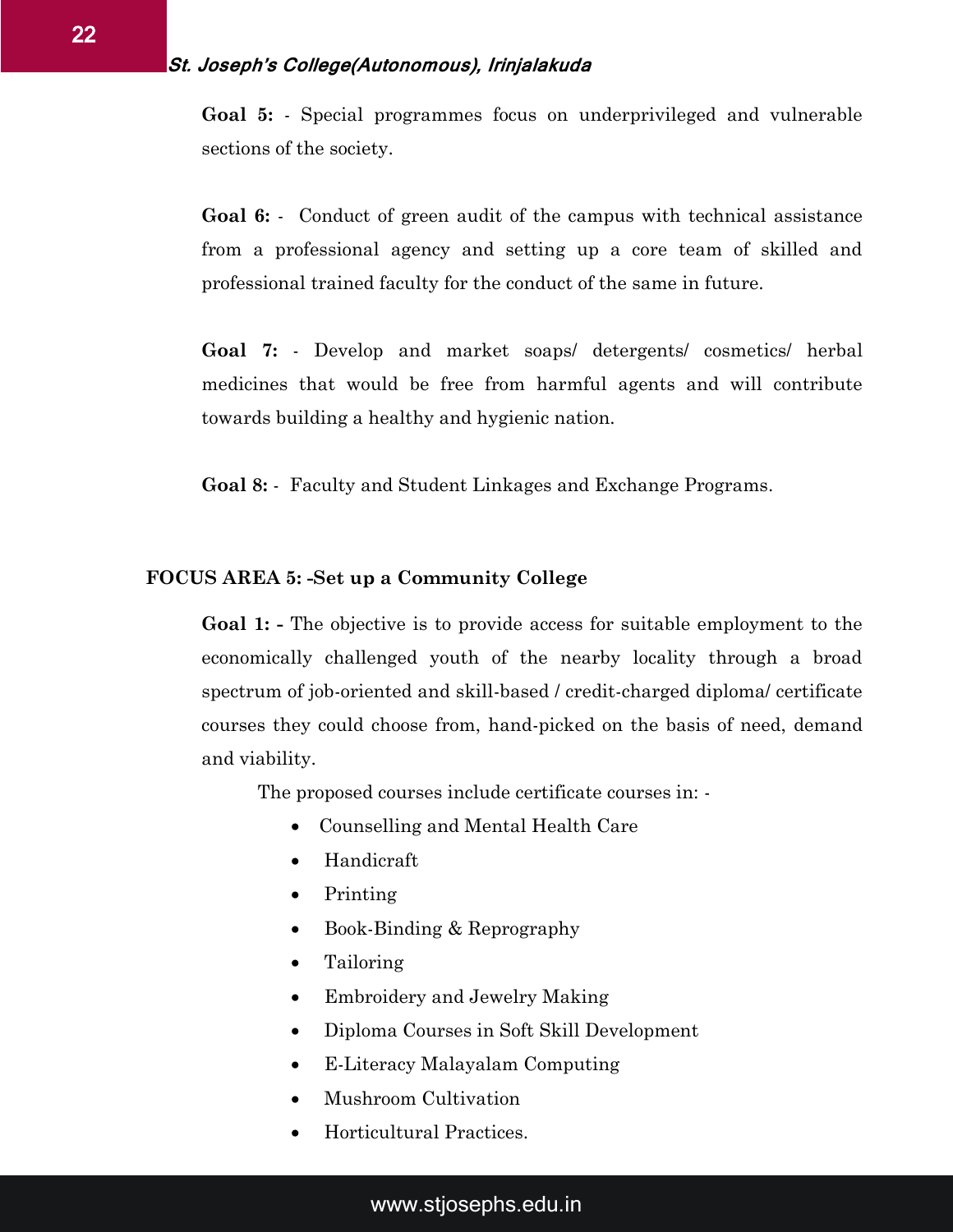#### **2. Strengthening the Research domains of the College.**

#### **FOCUS AREA 1: -Academic research in Social Welfare and Women Studies.**

The present realities of women's lives need to be exposed and conveyed to the youth, particularly the students, constitute a major chunk of the future of the country. They have to be oriented and trained in order to be empowered to question assumptions, fight injustices and develop perspectives on the rights and duties of men towards women. It is for this purpose that the college has deemed it necessary to establish a centre that encourages research in Women Studies. The roots of the college rest on the belief that education of women is crucial for the formation of families and society. This is in keeping with the stated Vision and Mission of the college. A proactive Women Development Cell has been functioning in the campus for the last several decades, translating the tradition of empowerment of women initiated by the founders and encouraged by the pioneers. The time has come to augment the multifarious activities by coordinating them under an umbrella centre in the campus and to conduct research on womenrelated issues and topics of relevance. Such research can be taken up by all departments including Life Sciences, Biosciences, technological discipline, Social Sciences and Humanities.

Research in Social Welfare will be spearheaded by the P.G Dept of Social Work. Ongoing research activities include surveys on Gender Studies, Health and Hygiene, Socio-economic Status, Child Labor etc, seminars on Child Rights, Life Style Diseases, Drug Abuse, Old age & Problems, Industrial Waste and its Repercussion etc will be expanded. Seamless work is being carried out by the department. Other departments will also undertake projects, road shows & arrange talks, seminars, poster-presentations, exhibitions etc. on the subject. Reports of such activities will be published in book form. Some of these activities will be taken up for Ph.D. and P.G. research.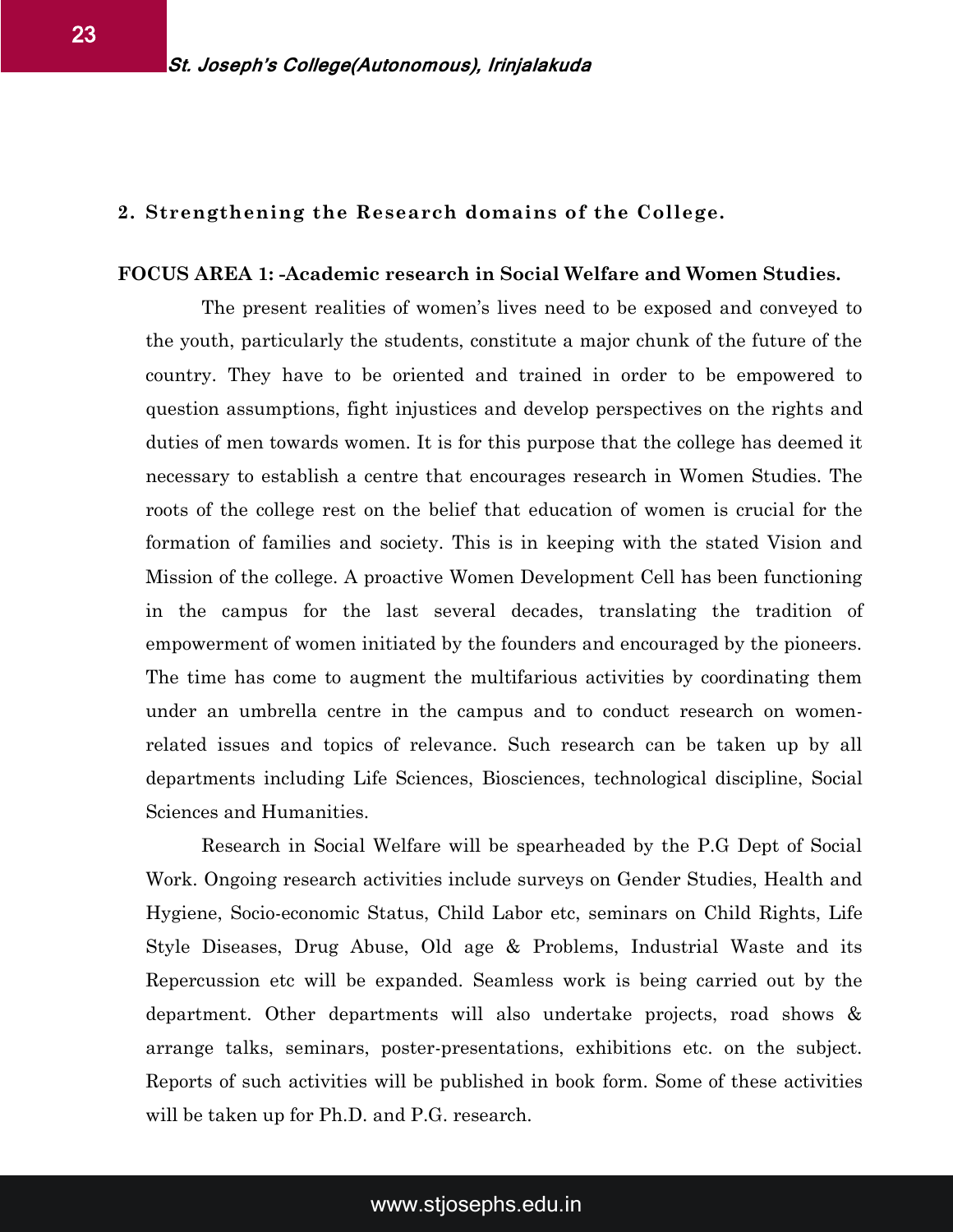#### **FOCUS AREA 2: -Biological, Chemical and Algorithmic Research Advancement.**

Research in the above cited areas is crucial for mankind in the present age and for the future benefit. Research applications undertaken in these disciplines will contribute to national security and human health. Training in Finger Printing, Bar coding & GIS, Studies in Cyber security, Drug Designing are anticipated in this regard. Development and maintenance of centralized instrumentation facility will be developed.

#### **FOCUS AREA 3: -Research Development in Humanities, Social Sciences and Management Studies.**

New research development in these areas will be undertaken and the existing ones augmented in the next three years. In order to meet the global requirements, training will be imparted in Global Banking & Finance Sector, along with research studies in Humanities and Social Sciences. The number of research departments will be increased from the existing four.

#### **FOCUS AREA 4: -Floating more research projects and consultancies.**

Research projects and consultancies are indicative of the growing interest in research beneficial for the students, the institution and the society at large. In addition to the already completed and ongoing projects, more projects and consultancies will be taken up. The proposed projects and consultancies will be industry related and for the societal benefit. The college is equipped with facilities which are always at the disposal of the researchers, and are permitted to be accessed. Projects constitute a part and parcel of the undergraduate and postgraduate curricula, and hence, students would already be initiated into serious research by the time they complete their programmes. GRACE, (Guidance for Research and Assistance for Consultancy and Extension), the research promotion centre, will co-ordinate these programmes.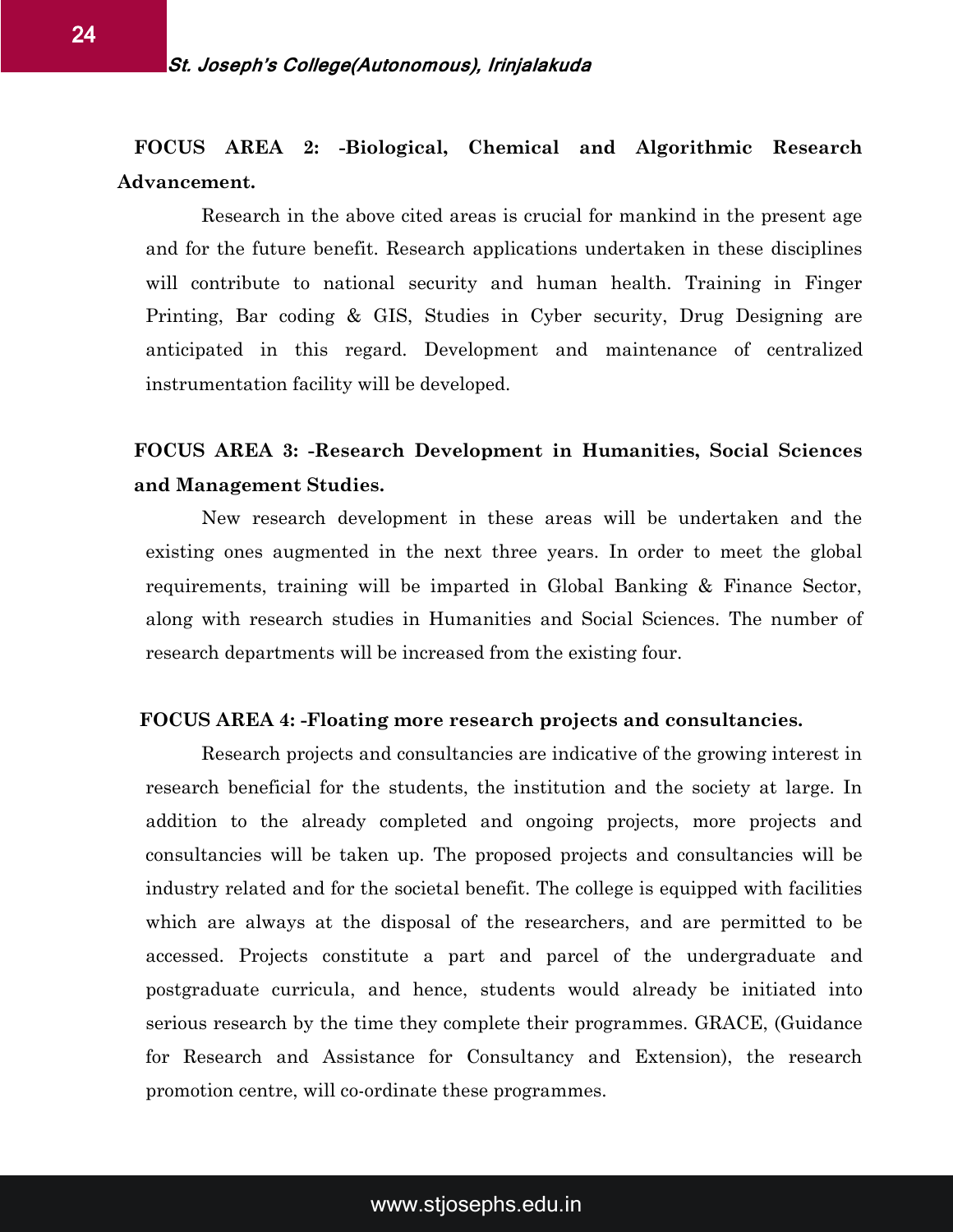**3. Extending the Social work domains of the College.** 

#### **FOCUS AREA 1: - Commencing programs for the welfare of local women and girls**

An E-literacy programme has been successfully completed for the local women who are economically and educationally backward. This programme will be conducted in the coming years as well with an aim to make them empowered in computer and mobile application. The Social Work Centre attached to the college is a vocational centre that offers training in various skills like Book Binding, tailoring, Embroidery, Typewriting, Chalk Making, Flower Making, Frame printing, Making Handicraft Items, Toys, Notebooks & Candle Making. The centre will continue to conduct awareness programmes about issues related to women and girls for the benefit of the local women. Speak and Communicate in English is also planned by the Dept of English. The Women Development Cell regularly conducts awareness for local women and girls.

#### **FOCUS AREA 2: - Adopting schools in the neighborhood for sharing knowledge and skills.**

A few departments already provide academic extension to students of nearby schools. These involve giving free tuitions in their subjects on certain days in a week by visiting these schools or by making arrangements for these students to come to the college on Saturdays for availing the service. This practice is proposed to be spread to more departments and more schools. In addition, exhibitions will be held for the school students by science departments like Physics, Chemistry and arrangements be made for their transportation. Quiz programmes are also planned and conducted by many departments for school students. Some departments have also proposed to conduct refresher courses for the school teachers in the corresponding subject. Stage Presentation of Prize Winning cultural items in the State School Youth Festival from the neighbouring schools is also planned.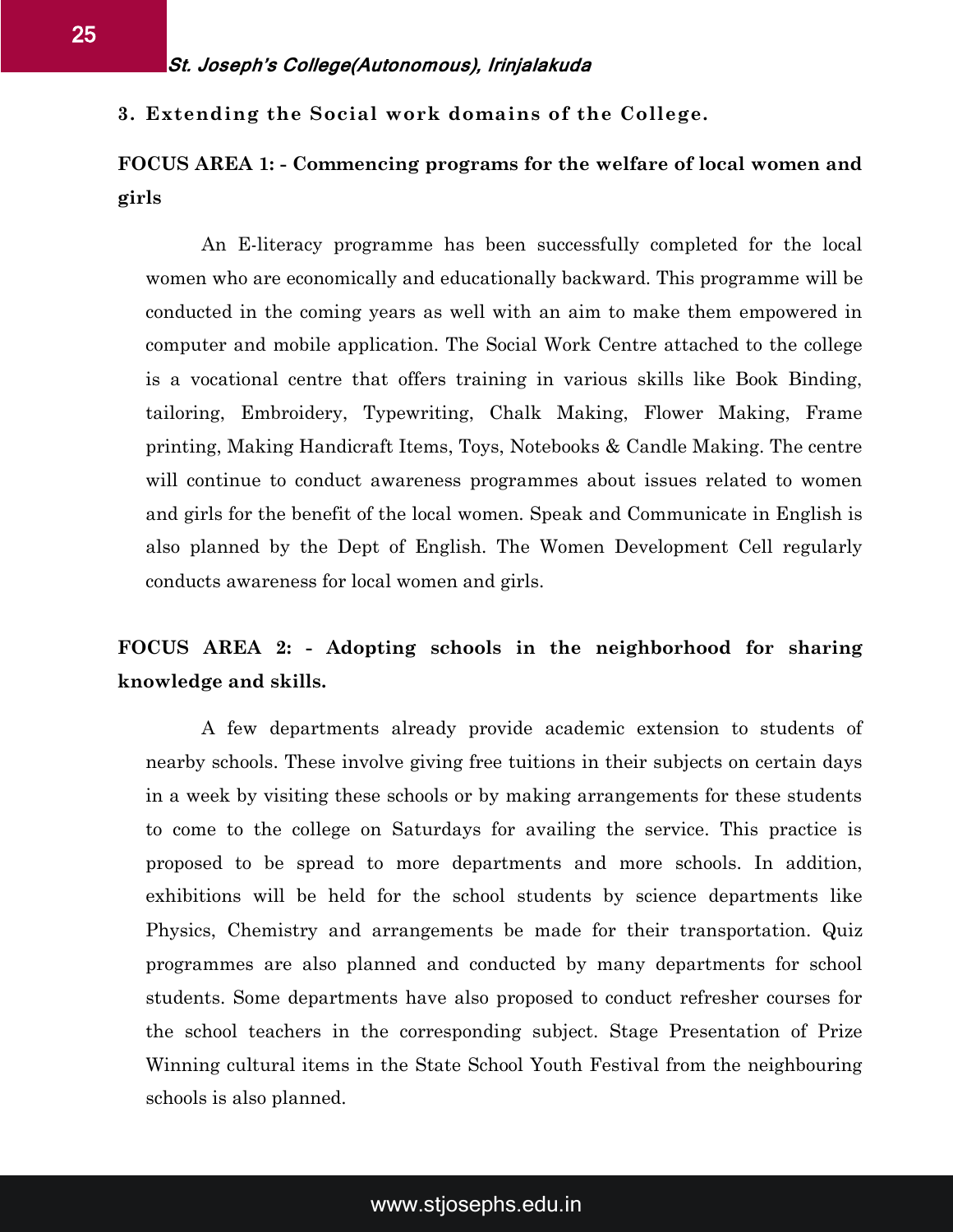#### **FOCUS AREA 3: - Undertaking non-academic, philanthropic extension work at institutions for the aged, sick and the disabled.**

Almost all the departments regularly undertake non-academic extension work at various local and nearby institutions for the aged, sick and the disabled. This involves regular visits after class hours or during weekends to provide housecleaning and house-keeping assistance, consolation conversations, entertainment programmes etc. apart from financial and material aid. This type of philanthropic work will be extended to more deserving institutions. Providing palliative care and donating blood are some of the other relief providing measures undertaken by the students and the faculty in association with NSS, NCC and other NGOs and agencies.

#### **GOLDEN JUBILEE PROJECTS**

#### **FOCUS AREA 4: - Home for the Homeless Golden Jubilee projects in action**

Already 41 homes for the homeless have been constructed as part of the philanthropic project launched in the Golden Jubilee year 2013-14. The project envisages shelters with financial assistance for 50 poor families of students, staff and the neighbourhood. The remaining homes will be completed in the next three years with the generous assistance of the parents, well-wishers, faculty, staff, former students, management and cooperating agencies. In the first 25 year run of the college, 25 families have benefited from the generosity of the institution and the congregation that runs it. This reflects the institution's commitment to the Society.

#### **FOCUS AREA 5: - Services of the faculty to be extended to other institutions in a faculty exchange program.**

A few departments of the college have been successfully conducting the exchange of the faculty for enhanced interaction and augmentation of knowledge in the prescribed curriculum/ syllabus. In addition to this, faculty from this college are regularly giving invited talks and offering their expertise as resource persons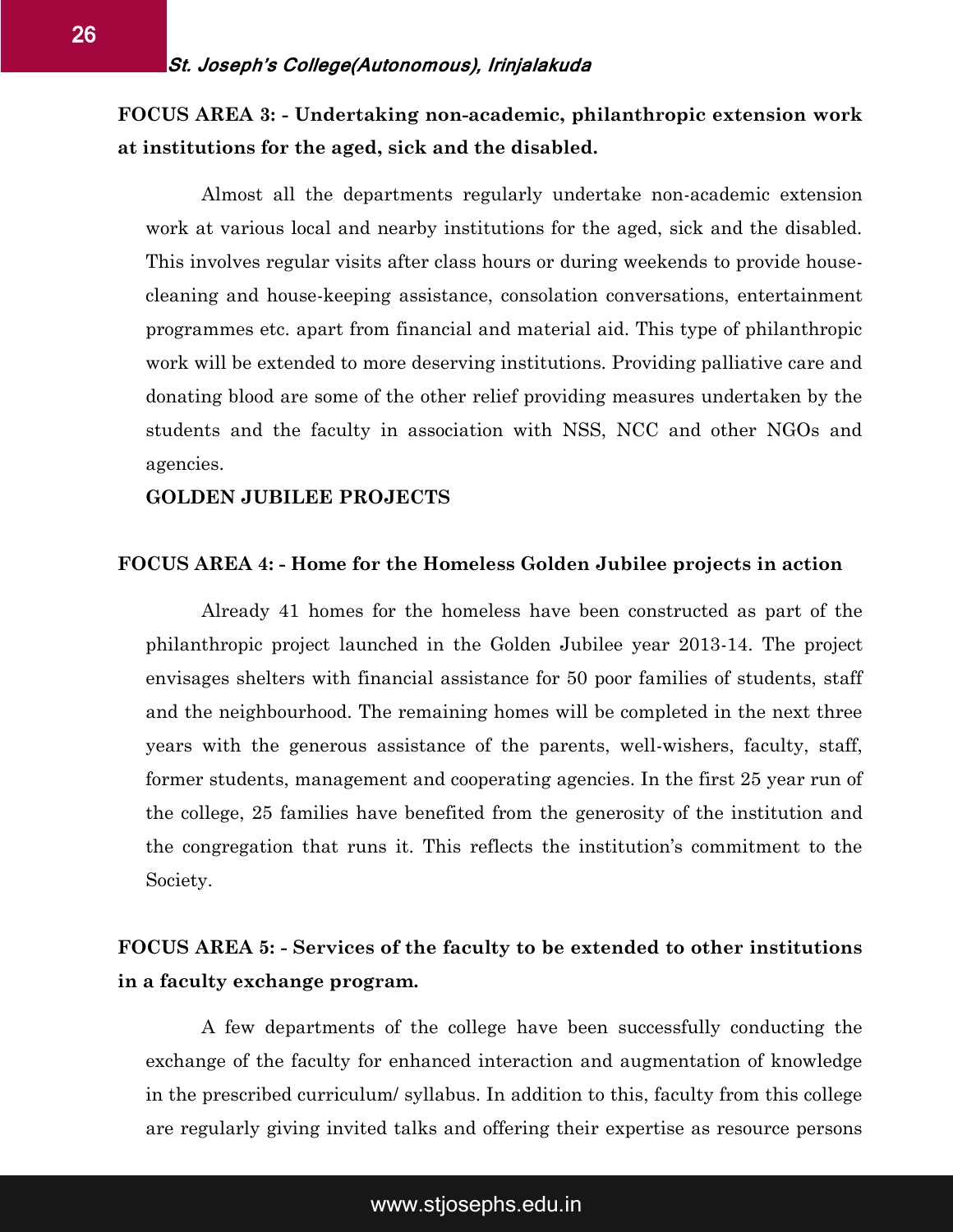in national / international seminars / workshops. The same is reciprocated by resourceful faculty from other institutions. These laudable practices are to be spread into all departments in such a way that at least one faculty exchange programme will be undertaken by a department in every semester. An understanding will be reached regarding this with select institutions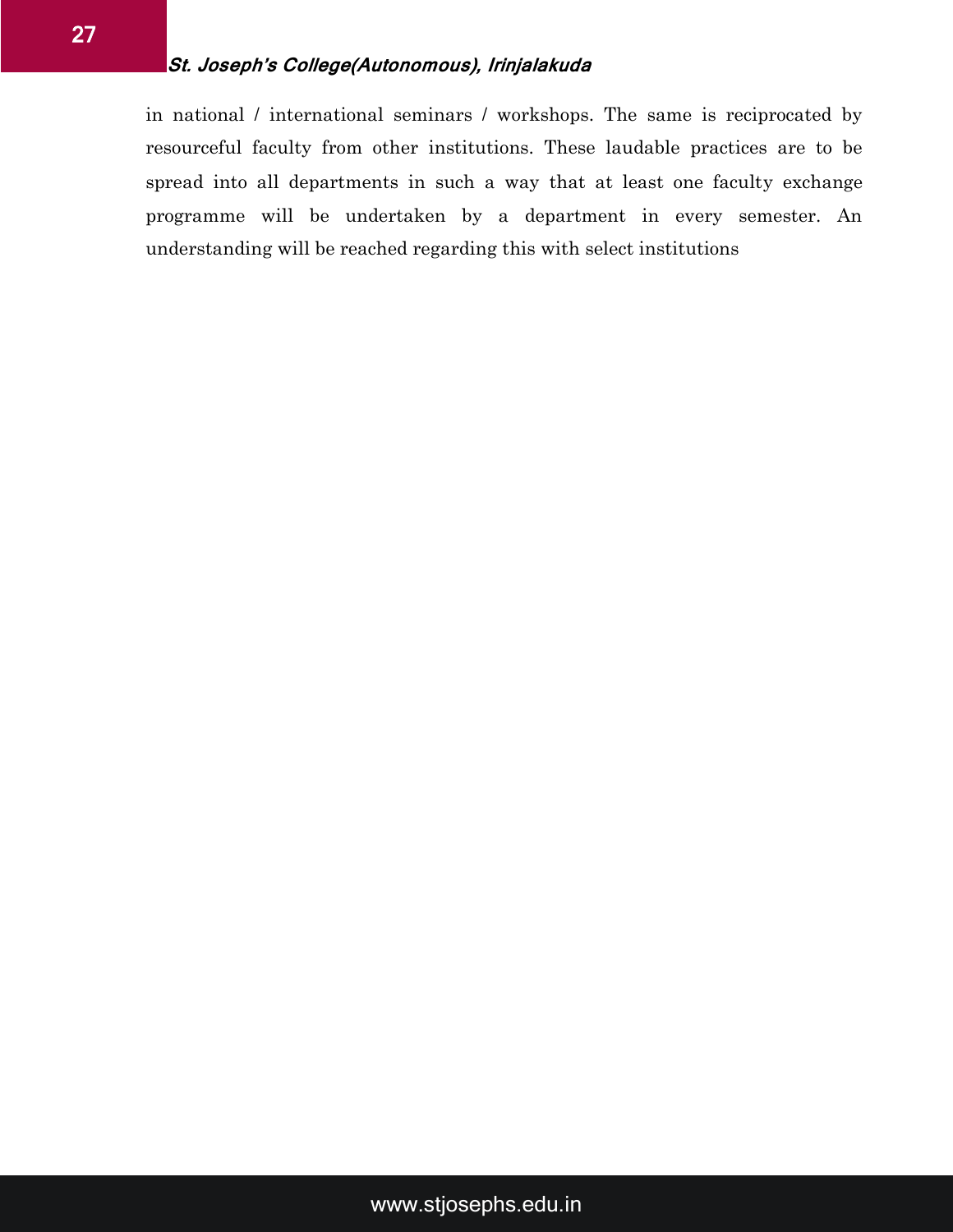# ACTION PLAN 2018-2023

Clearly, great vision and mission statements are useless if not acted upon. Action plans are the engines that make strategic plans succeed. Creating detailed action plans that include what is to be done, who is accountable for it, and when it is due, is an ingredient commonly glossed over in strategic planning. The Action Plan of St. Joseph's College , Irinjalakuda has been carefully crafted in order to fulfil the vision .

> **KEYWORDS** P – Planning I – Implementing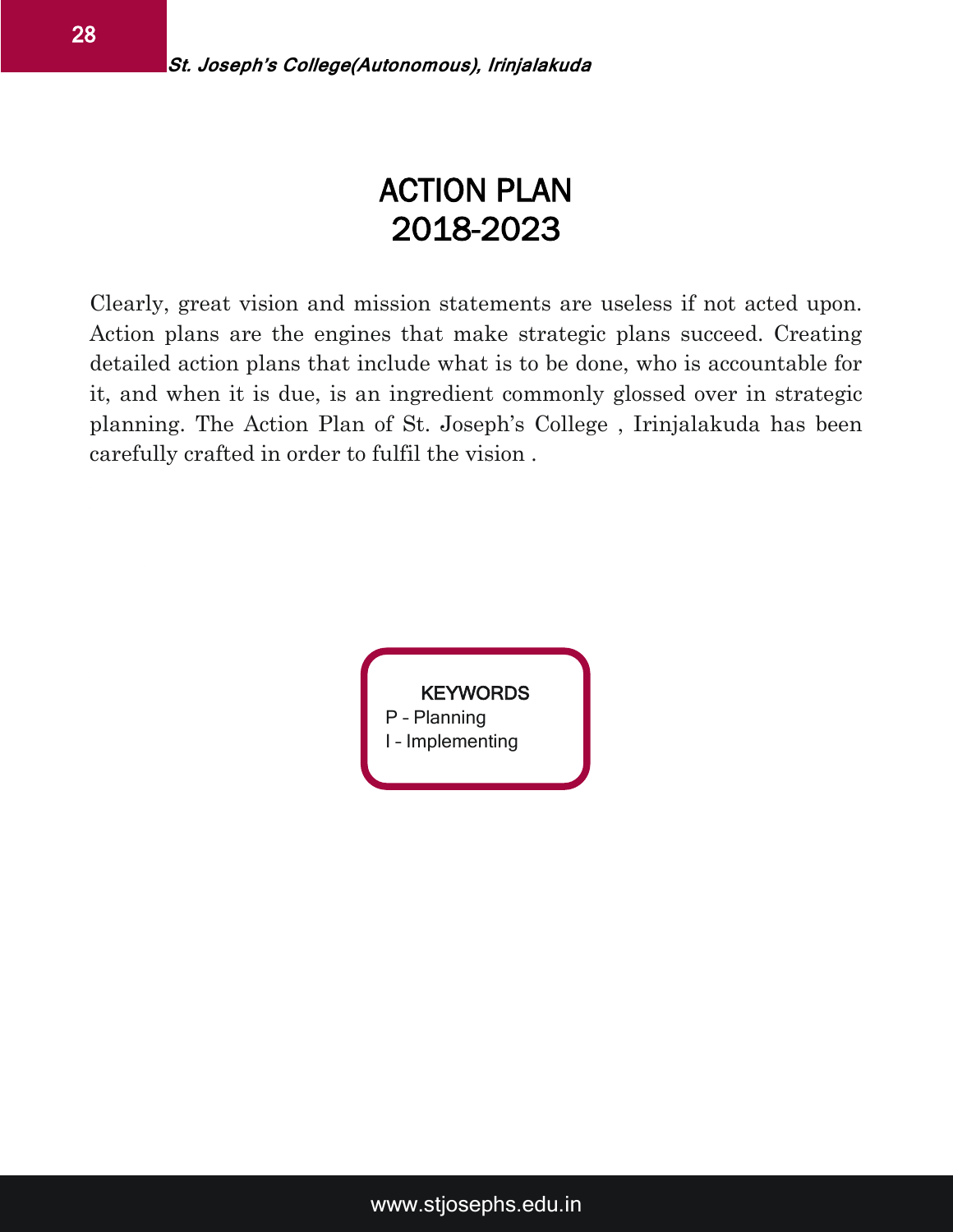#### 1. **Improving Teaching/ Learning Experience in Campus**

#### **FOCUS AREA 1: - Enhancement of ICT enabled teaching –learning measures**

#### Goal 1: - Soft skill upgradation of students and Staff

|                                                                                                                                                                                                                                                         | 2018-2019    | 2019-2020    | 2020-2021 | 2021-2022 | 2022-2023 |
|---------------------------------------------------------------------------------------------------------------------------------------------------------------------------------------------------------------------------------------------------------|--------------|--------------|-----------|-----------|-----------|
| Skill development and grooming initiatives will be provided<br>1.<br>to students by providing them training on software's such as<br>Adobe Photoshop, Adobe Premiere Pro, how to prepare<br>multimedia materials, along with their regular course-work. | $\mathbf{P}$ | I            |           |           |           |
| 2. An online course for creating web-pages will be started for<br>students as well as teachers.                                                                                                                                                         |              | $\mathbf{P}$ |           | T         |           |
| Goal 2: - Enhancements in ICT                                                                                                                                                                                                                           |              |              |           |           |           |
|                                                                                                                                                                                                                                                         | 2018-2019    | 2019-2020    | 2020-2021 | 2021-2022 | 2022-2023 |

#### **Goal 2: -** Enhancements in ICT

|                                                                                                                                                                                                            | 2018-2019 | 2019-2020 | 2020-2021 | 2021-2022 | 2022-2023 |
|------------------------------------------------------------------------------------------------------------------------------------------------------------------------------------------------------------|-----------|-----------|-----------|-----------|-----------|
| 1. Increase ICT and LCD smartboard enabled classrooms.                                                                                                                                                     |           |           |           |           |           |
| 2. To enable Video Conferencing of Educationists with Students<br>and Staff from around the world, thereby providing insights to<br>our students about different aspects of subjects they are<br>studying. |           |           |           |           |           |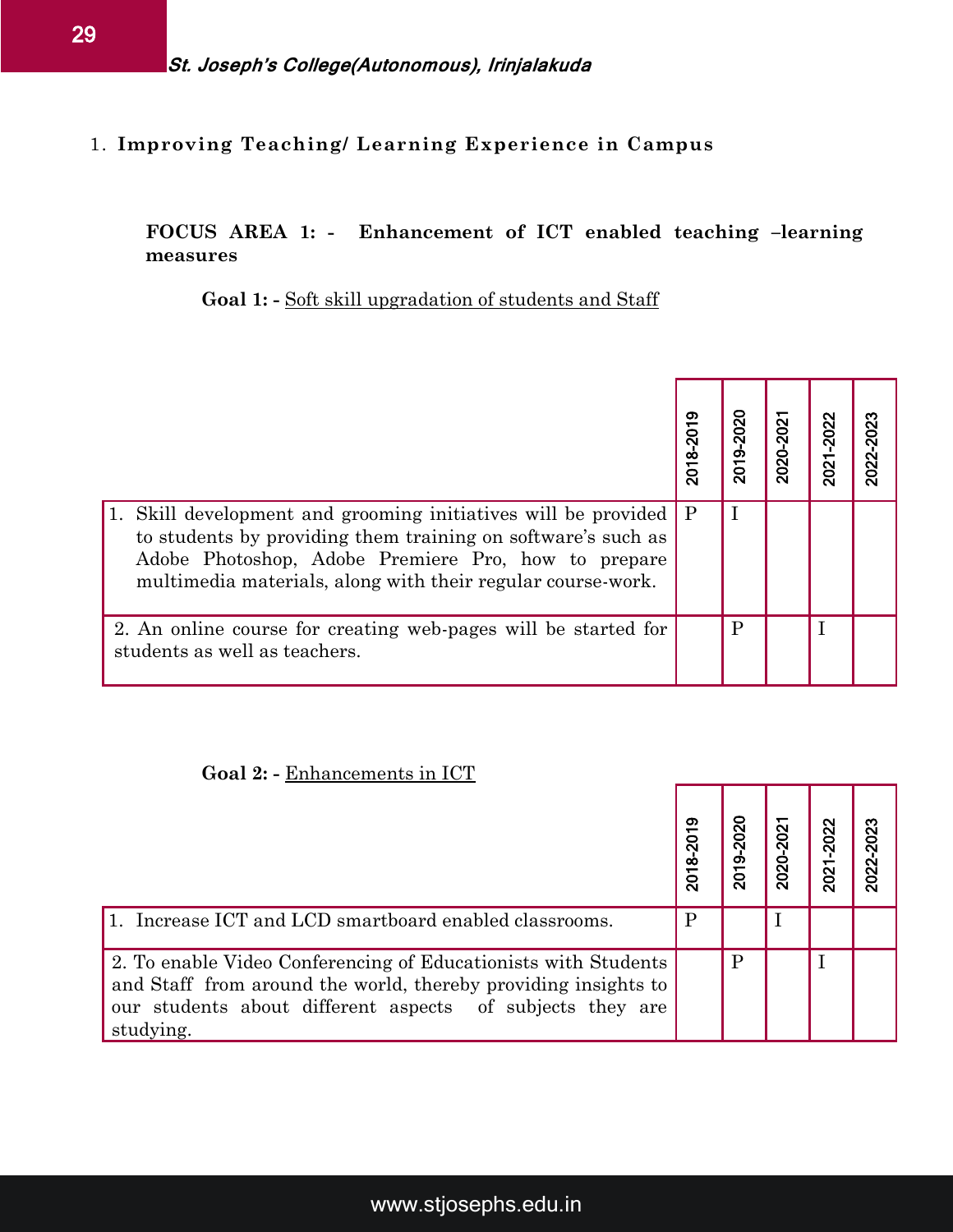|                                                                                                                                                                                                          | 2018-2019    | 2019-2020    | 2020-2021   | 2021-2022   | 2022-2023 |  |  |  |
|----------------------------------------------------------------------------------------------------------------------------------------------------------------------------------------------------------|--------------|--------------|-------------|-------------|-----------|--|--|--|
| The college will seek the support of academicians as well as<br>1.<br>technical & production experts, and establish partnership<br>with the IT industry for the realization of E-Content<br>Development. | $\mathbf{P}$ |              | $\mathbf I$ |             |           |  |  |  |
| 2. The e-content development to be made available at the college<br>site                                                                                                                                 |              | $\mathbf{P}$ |             | $\mathbf I$ |           |  |  |  |
| 3. The e- Content to be made available at the UGC info net, and<br>can be easily accessed by teachers and students all over.                                                                             |              |              | P           |             | I         |  |  |  |
| FOCUS AREA 2: Coaching and Exposure programmes for career<br>development                                                                                                                                 |              |              |             |             |           |  |  |  |
|                                                                                                                                                                                                          | 2018-2019    | 2019-2020    | 2020-2021   | 2021-2022   | 2022-2023 |  |  |  |

#### **Goal 3:** - E-Content Development for all subjects

#### **FOCUS AREA 2: Coaching and Exposure programmes for career development**

|                                                                                                                                                                                                                                                                                                                           | 2018-2019 | 2019-2020 | 2020-2021 | 2021-2022 | 2022-2023 |
|---------------------------------------------------------------------------------------------------------------------------------------------------------------------------------------------------------------------------------------------------------------------------------------------------------------------------|-----------|-----------|-----------|-----------|-----------|
| 1. Provide additional opportunities for internships,<br>job<br>shadowing and work experience to help students apply<br>learning to careers.                                                                                                                                                                               | P         |           |           |           |           |
| 2. Create opportunities for faculty professional development,<br>including participation in workshops, seminars and retreats,<br>as well as a leadership training program to facilitate career<br>advancement.                                                                                                            |           | P         |           |           |           |
| 3. Innovative Banking Practices in Public Sector Banks. The<br>students should be able to adapt to the recurrent financial<br>crisis and chart out safe zones in the banking sector. The<br>innovative practices would steer them through turbulent<br>times and keep them vigilant and at par with global<br>competition |           |           | P         | Ī         |           |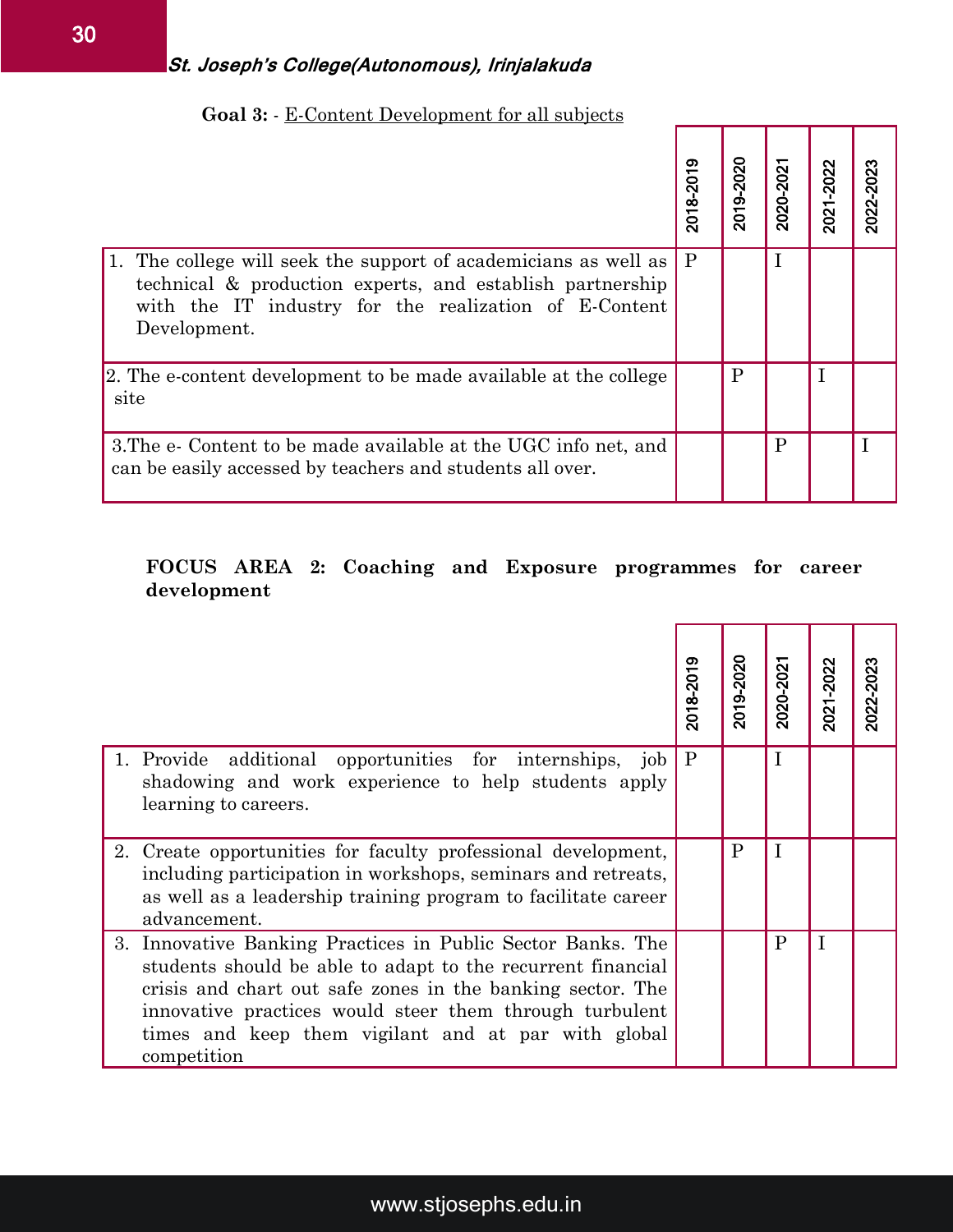#### **Goal 4: -** Expand linkages with major institutions and industries.

|                                                                                                                        | 2018-2019 | $-2020$<br><b>2019</b> | 2021<br>2020 | 2021-2022 | $-2023$<br>2022 |
|------------------------------------------------------------------------------------------------------------------------|-----------|------------------------|--------------|-----------|-----------------|
| 1. Eminent personages from the industry will be invited to the $ P $<br>campus to interact with the students.          |           |                        |              |           |                 |
| 1. To conduct seminars / workshops/conferences in collaboration<br>with globally and nationally registered industries. |           | P                      |              |           |                 |

#### Goal 5: - Programs that groom the students for the job market.

|                                                                                                                                                                                                                                                                                                                                                             |              | 2018-2019    | 2019-2020    | 2020-2021   |             | 2021-2022 | 2022-2023 |
|-------------------------------------------------------------------------------------------------------------------------------------------------------------------------------------------------------------------------------------------------------------------------------------------------------------------------------------------------------------|--------------|--------------|--------------|-------------|-------------|-----------|-----------|
| 1. Eminent personages from the industry will be invited to the<br>campus to interact with the students.                                                                                                                                                                                                                                                     |              | P            |              | $\mathbf I$ |             |           |           |
| 1. To conduct seminars / workshops/conferences in collaboration<br>with globally and nationally registered industries.                                                                                                                                                                                                                                      |              |              | $\mathbf{P}$ |             | $\mathbf I$ |           |           |
| <b>Goal 5:</b> - Programs that groom the students for the job market.                                                                                                                                                                                                                                                                                       | 2018-2019    | 2019-2020    |              | 2020-2021   | 2021-2022   | 2022-2023 |           |
| 1. Programs to be held in the after-college-hours regularly<br>and is attended by a steady stream of students. Interactive<br>sessions will be arranged for them with experts from the<br>industry. Talks and seminars will be conducted by the HR<br>department to enable students to develop the aptitude for<br>and the requirements for the job market. |              | $\mathbf{P}$ | $\mathbf I$  |             |             |           |           |
| 2. To Augment Career Counselling, Academic Counselling<br>along with Personal Counselling that will result in self-<br>confidence,<br>self-esteem<br>assertiveness,<br>and<br>stress<br>management.                                                                                                                                                         | $\mathbf{P}$ | $\mathbf I$  |              |             |             |           |           |
| 3. Mock Interviews with professionals as resource persons will<br>also be arranged.                                                                                                                                                                                                                                                                         | $\mathbf{P}$ | $\mathbf I$  |              |             |             |           |           |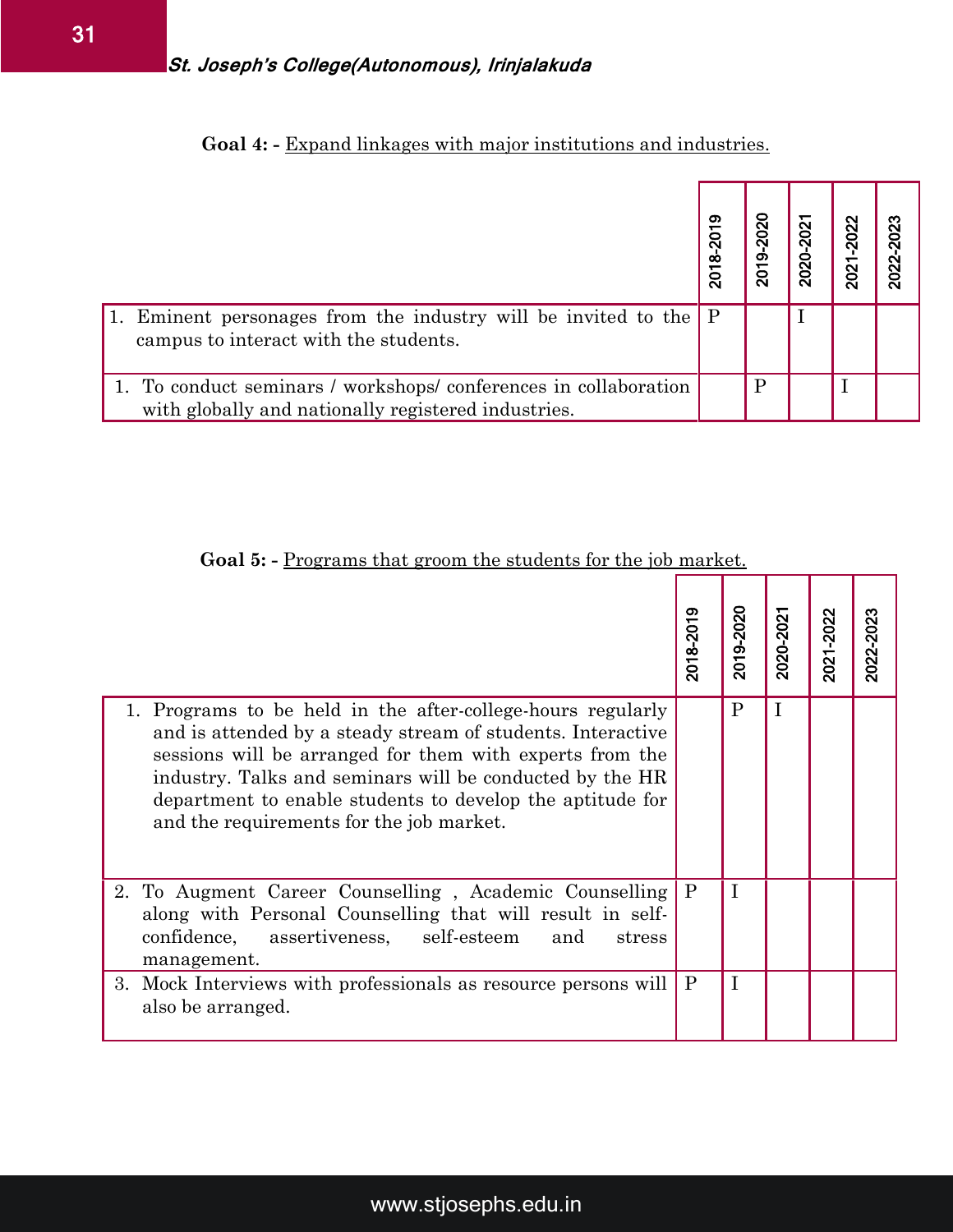**FOCUS AREA 3: - Involvement in academic and non-academic extension activities**

| 2018-2019<br>$\mathbf{P}$<br>$\mathbf{P}$ | 2019-2020<br>$\mathbf{P}$<br>$\mathbf I$<br>$\mathbf I$ | 2020-2021                                               | 2021-2022<br>$\bf I$                | 2022-2023                                                                            |
|-------------------------------------------|---------------------------------------------------------|---------------------------------------------------------|-------------------------------------|--------------------------------------------------------------------------------------|
|                                           |                                                         |                                                         |                                     |                                                                                      |
|                                           |                                                         |                                                         |                                     |                                                                                      |
|                                           |                                                         |                                                         |                                     |                                                                                      |
|                                           |                                                         |                                                         |                                     |                                                                                      |
|                                           |                                                         |                                                         |                                     | 2022-2023                                                                            |
|                                           |                                                         |                                                         |                                     |                                                                                      |
|                                           |                                                         |                                                         |                                     |                                                                                      |
|                                           |                                                         |                                                         |                                     |                                                                                      |
|                                           |                                                         |                                                         |                                     |                                                                                      |
|                                           | 2018-2019<br>$\mathbf{P}$                               | 2019-2020<br>$\mathbf I$<br>$\mathbf P$<br>$\mathbf{P}$ | 2020-2021<br>$\perp$<br>$\mathbf I$ | <b>Goal 4:</b> Commence Vocational Certificate Diploma Advanced Diploma<br>2021-2022 |

#### **Goal 4:** - Commence Vocational Certificate/ Diploma/ Advanced Diploma/ Degree Courses

|                                     | 2018-2019 | 2019-2020 | 2020-2021 | 2021-2022 | 2022-2023 |
|-------------------------------------|-----------|-----------|-----------|-----------|-----------|
| 1. Biocomputing                     |           |           |           |           |           |
| 2. Criminology and Forensic Science |           | D         |           |           |           |
| 3. Global Banking and Finance       |           | D         |           |           |           |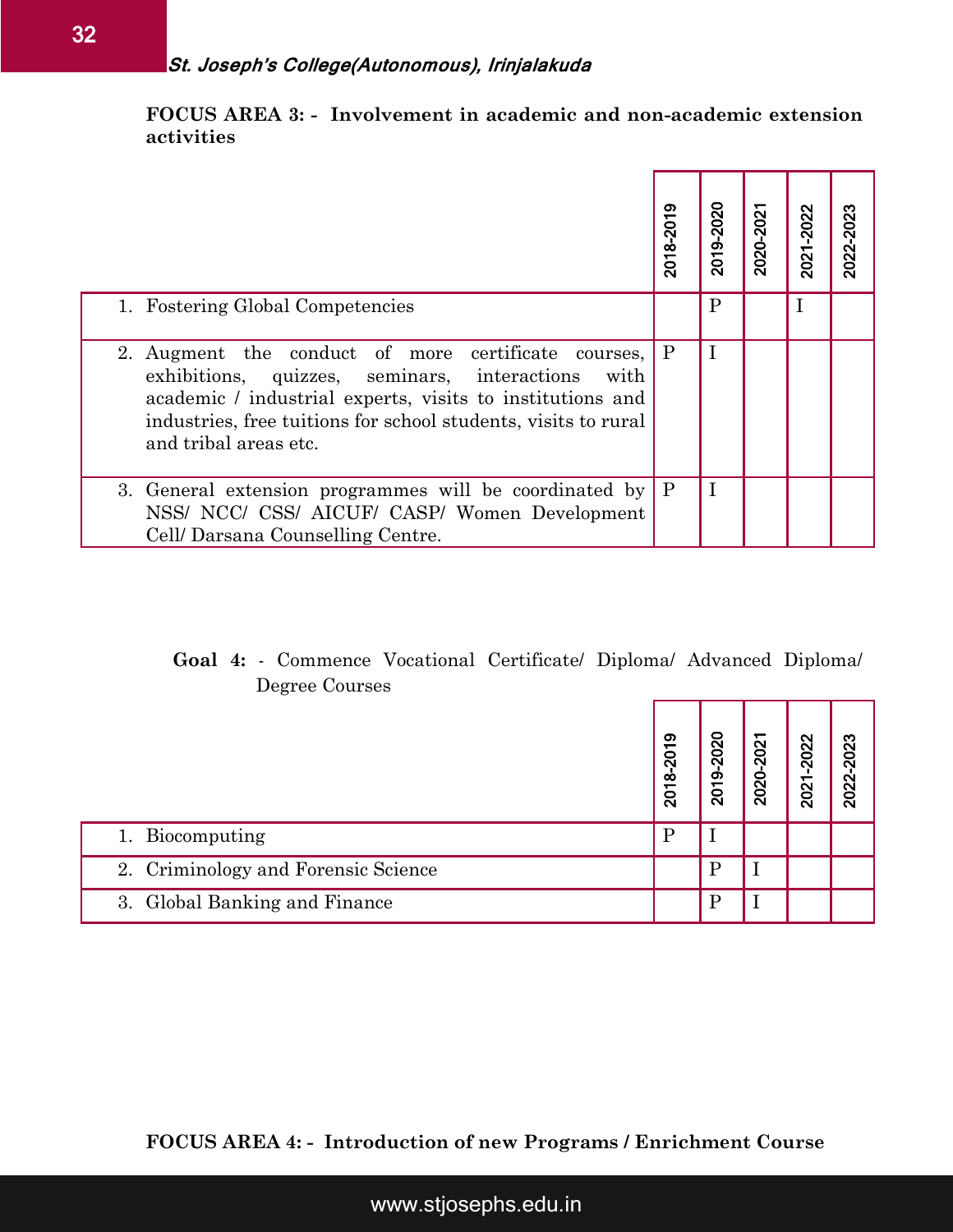|                                                                                                                                                                                                                     | 2018-2019    | 2019-2020   | 2020-2021    | 2021-2022   | 2022-2023    |
|---------------------------------------------------------------------------------------------------------------------------------------------------------------------------------------------------------------------|--------------|-------------|--------------|-------------|--------------|
| 1. Implementation of zero hour                                                                                                                                                                                      | $\mathbf{I}$ | $\mathbf I$ | $\mathbf I$  | $\mathbf I$ | $\mathbf{I}$ |
| collaborative<br>2. Initiating<br>between<br>programmes<br>institutions<br>departments<br>and<br>between<br>in<br>most<br>disciplines.                                                                              |              |             | $\mathbf{P}$ | $\mathbf I$ |              |
| 3. Strengthening orientation for empowering students.                                                                                                                                                               | P            | $\mathbf I$ |              |             |              |
| 4. Programmes that channel students towards research<br>developments.                                                                                                                                               |              |             | $\mathbf{P}$ | $\mathbf I$ |              |
| 5. Faculty and Student Linkages and Exchange Programs.                                                                                                                                                              |              |             |              |             |              |
| focus on<br>6. Special programmes<br>underprivileged and<br>vulnerable sections of the society.                                                                                                                     | $\mathbf{P}$ | $\mathbf I$ |              |             |              |
| 7. Conduct of green audit of the campus with technical<br>assistance from a professional agency and setting up a<br>core team of skilled and professional trained faculty for<br>the conduct of the same in future. | P            | $\mathbf I$ |              |             |              |
| 8. Develop and market soaps/detergents/cosmetics/herbal<br>medicines that would be free from harmful agents and<br>will contribute towards building a healthy and hygienic<br>nation.                               | P            | $\mathbf I$ |              |             |              |
| <b>FOCUS AREA 5: - Set up a Community College</b>                                                                                                                                                                   |              |             |              |             |              |
|                                                                                                                                                                                                                     | 2018-2019    | 2019-2020   | 2020-2021    | 2021-2022   | 2022-2023    |

#### **FOCUS AREA 5: - Set up a Community College**

|                                                                               | 2018-20 | 2019-2020 | 2020-2021 | 2021-2022 | 2022-2023 |
|-------------------------------------------------------------------------------|---------|-----------|-----------|-----------|-----------|
| The objective is to provide access for suitable employment to the $\boxed{P}$ |         |           |           |           |           |
| economically challenged youth of the nearby locality through a                |         |           |           |           |           |
| broad spectrum of job-oriented and skill-based / credit-charged               |         |           |           |           |           |
| diplomal certificate courses they could choose from, hand-picked              |         |           |           |           |           |
| on the basis of need, demand and viability.                                   |         |           |           |           |           |

#### **2. Strengthening the Research domains of the College.**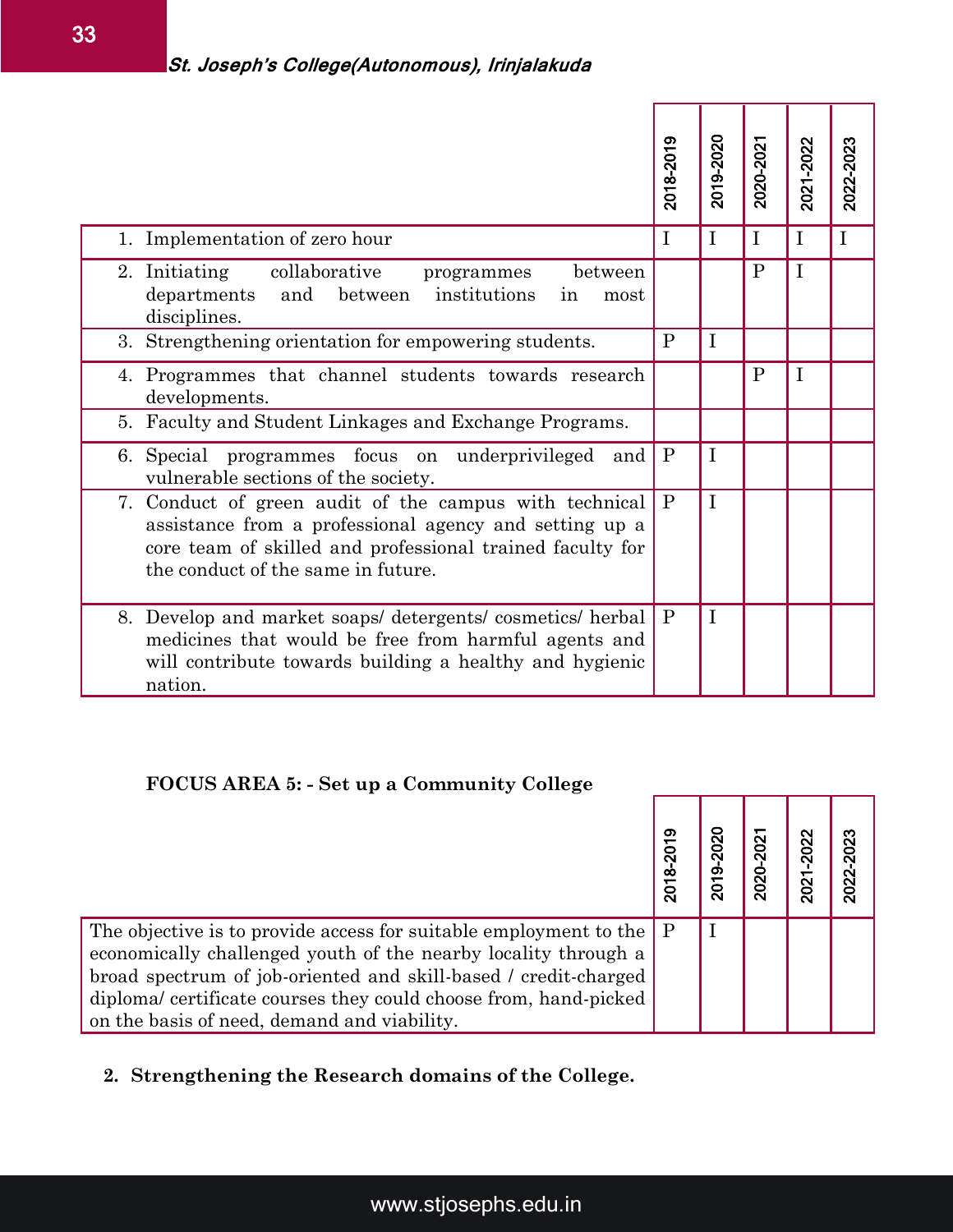|                                                                                   | 2018-2019    | 2019-2020    | 2020-2021   | 2021-2022 | 2022-2023 |
|-----------------------------------------------------------------------------------|--------------|--------------|-------------|-----------|-----------|
| 1. Academic research in Social Welfare and Women Studies.                         | $\mathbf{P}$ | I            |             |           |           |
| Chemical<br>2. Biological,<br>Algorithmic<br>Research<br>and<br>Advancement.      | P            | 1            |             |           |           |
| 3. Research Development in Humanities, Social Sciences<br>and Management Studies. |              | $\mathbf{P}$ | 1           |           |           |
| Floating more research projects and consultancies.<br>4.                          |              | $\mathbf{P}$ | $\mathbf I$ |           |           |

#### **3. Extending the Social work domains of the College.**

|                                                                                                                                               | 2018-2019    | 2019-2020   | 2020-2021    | 2021-2022   | 2022-2023 |
|-----------------------------------------------------------------------------------------------------------------------------------------------|--------------|-------------|--------------|-------------|-----------|
| 1. Academic research in Social Welfare and Women Studies.                                                                                     | $\mathbf{P}$ | $\mathbf I$ |              |             |           |
| Chemical<br>2. Biological,<br>Algorithmic<br>and<br>Research<br>Advancement.                                                                  | $\mathbf{P}$ | $\mathbf I$ |              |             |           |
| 3. Research Development in Humanities, Social Sciences<br>and Management Studies.                                                             |              | ${\bf P}$   | $\mathbf I$  |             |           |
| 4. Floating more research projects and consultancies.                                                                                         |              | ${\bf P}$   | $\mathbf I$  |             |           |
| Extending the Social work domains of the College.<br>3.                                                                                       |              |             |              |             |           |
|                                                                                                                                               | 2018-2019    | 2019-2020   | 2020-2021    | 2021-2022   | 2022-2023 |
| Commencing programs for the welfare of local women<br>1.<br>and girls                                                                         | $\mathbf{P}$ | $\mathbf I$ |              |             |           |
| 2. Adopting schools in the neighbourhood for<br>sharing<br>knowledge and skills.                                                              |              |             | $\mathbf{P}$ | $\mathbf I$ |           |
| 3. Undertaking non-academic, philanthropic extension work<br>at institutions for the aged, sick and the disabled.<br>Golden Jubilee Projects. |              |             |              |             |           |
| 4. Home for the Homeless Golden Jubilee project in action                                                                                     | $\mathbf{P}$ | I           | $\mathbf I$  |             |           |
| Services of the faculty to be extended to other institutions<br>5.<br>in a faculty exchange program.                                          | $\mathbf{P}$ | $\bf{I}$    |              |             |           |
|                                                                                                                                               |              |             |              |             |           |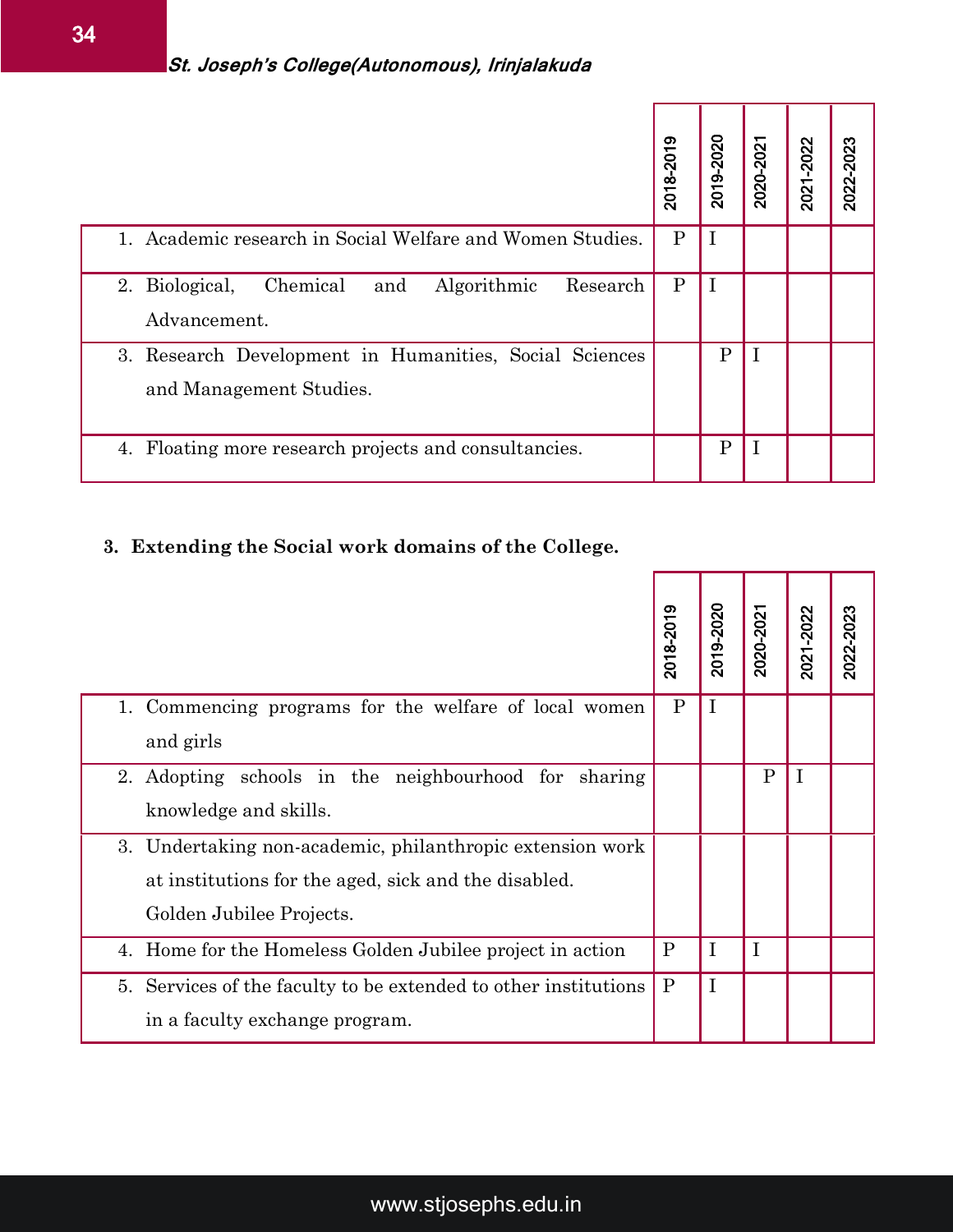# SWOC Analysis

| <b>STRENGTHS</b>     | <b>WEAKNESS</b>   |
|----------------------|-------------------|
| <b>OPPURTUNITIES</b> | <b>CHALLENGES</b> |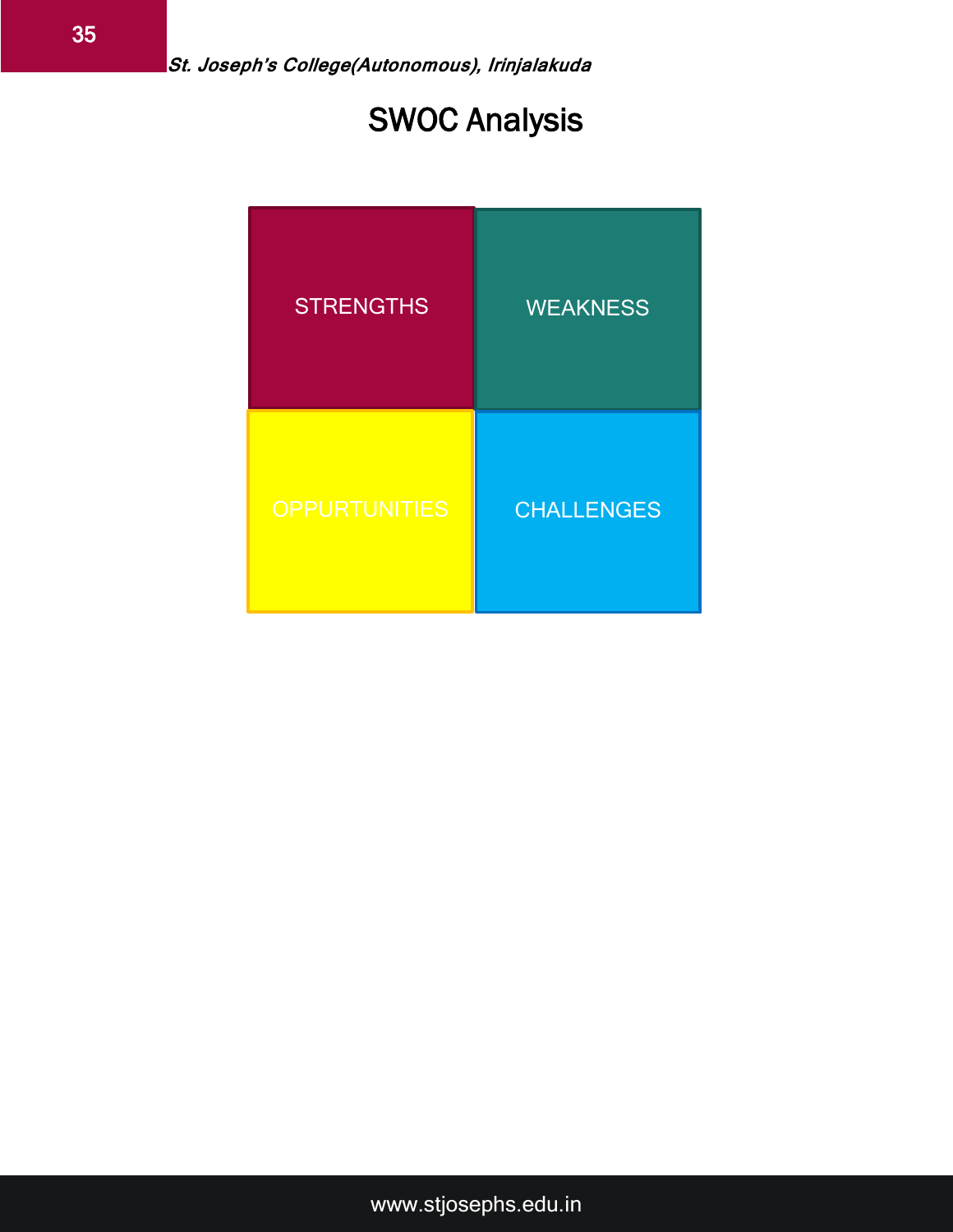#### **STRENGTHS**

 $\overline{a}$ 

- The reputation gained through 54 years of academically-enriching , research-oriented, socially-relevant, value-based holistic educare
- **Steady rise in performance and rating**
- College with Potential for Excellence
- Award winning 'We for Women Club', NSS units
- **Proactive management, dedicated faculty & staff and co-operative** students
- Peaceful, unpoliticised, tension free-campus
- **High demand for all the programs, impressive results and low drop out** ratio
- Four research centres, 14 research guides & 34 research scholars, Communicable Disease Research Laboratory
- **ICT enabled curriculum delivery**
- **Infrastructure facilities at par with global requirements**
- **Construction of a two crore Research Block**
- **Well- stocked Library**
- Well structured Tutorial mentoring system
- Academic programmes enriched by micro-modules and certificate courses of vocational, value content.
- A Higher Focus Centre (HFC) for Learning Unlimited
- Campus- Community Connect as educative, empowerment and philanthropic commitment
- Learn with Nature program comprising Nature and Biodiversity clubs for eco-friendly practices
- **Healthy practices like Faculty @ Students Homes**
- Active Alumnae Association, and highly supportive PTA
- Research ambience enhanced by frequent Seminars, Workshops,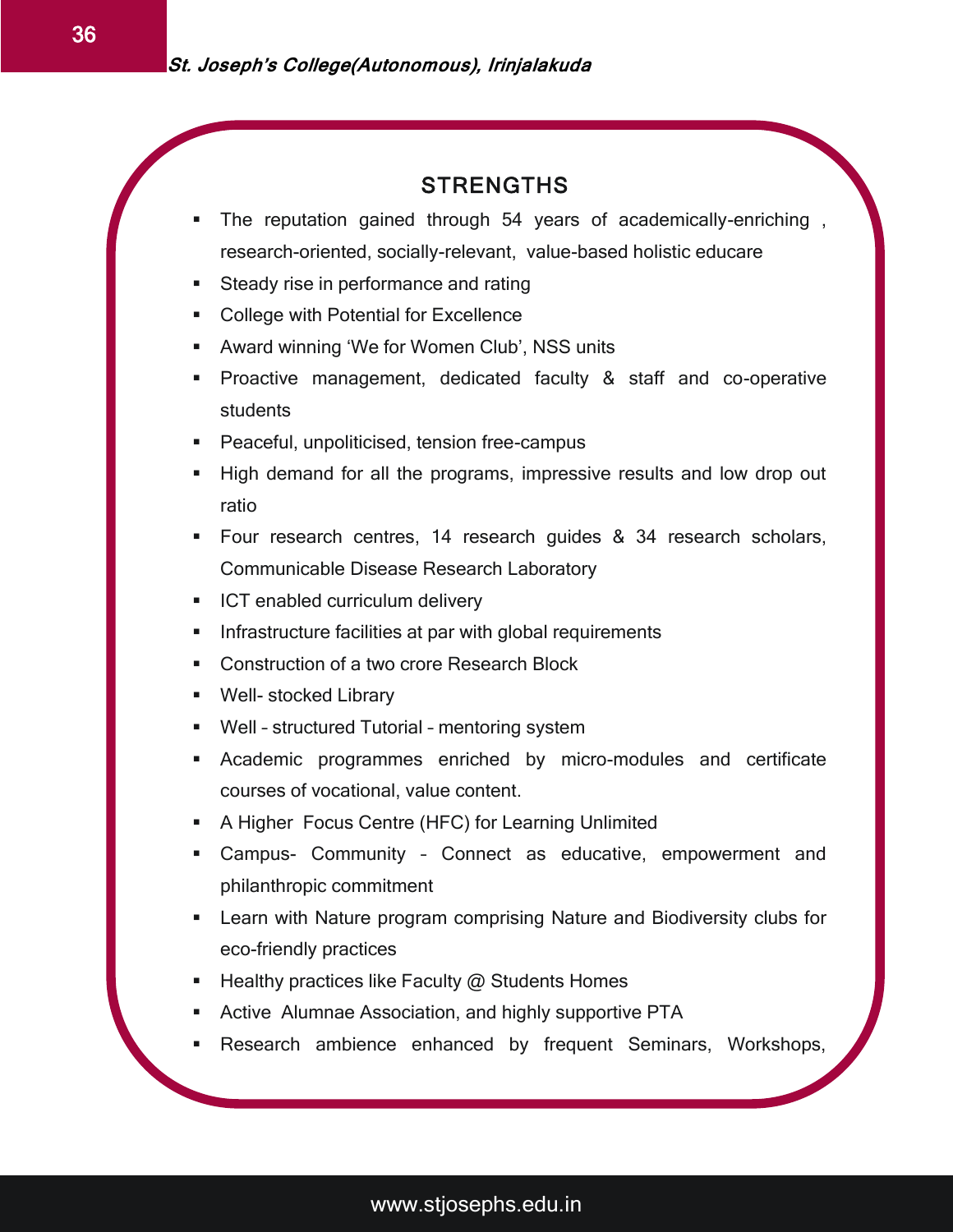#### STRENGTHS

- Effective feedback mechanism from all stakeholders
- An active IQAC committed to sustained quality enhancement
- An on-campus, govt. recognized, registered Counseling Centre, a Social Work Centre &Hostel facilities for Students and Staff
- DST/FIST recognized Departments of Chemistry and Mathematics
- Autonomous status
- Various awards for the college and for the Faculty & Students
- Outstanding performance in Games items like Volleyball (University Champions for the 34thyear in succession ), Basketball, Kho-Kho, Football
- Wellness & Fitness Centres functioning under the Physical Education **Department**
- Healthy Teacher Student relationship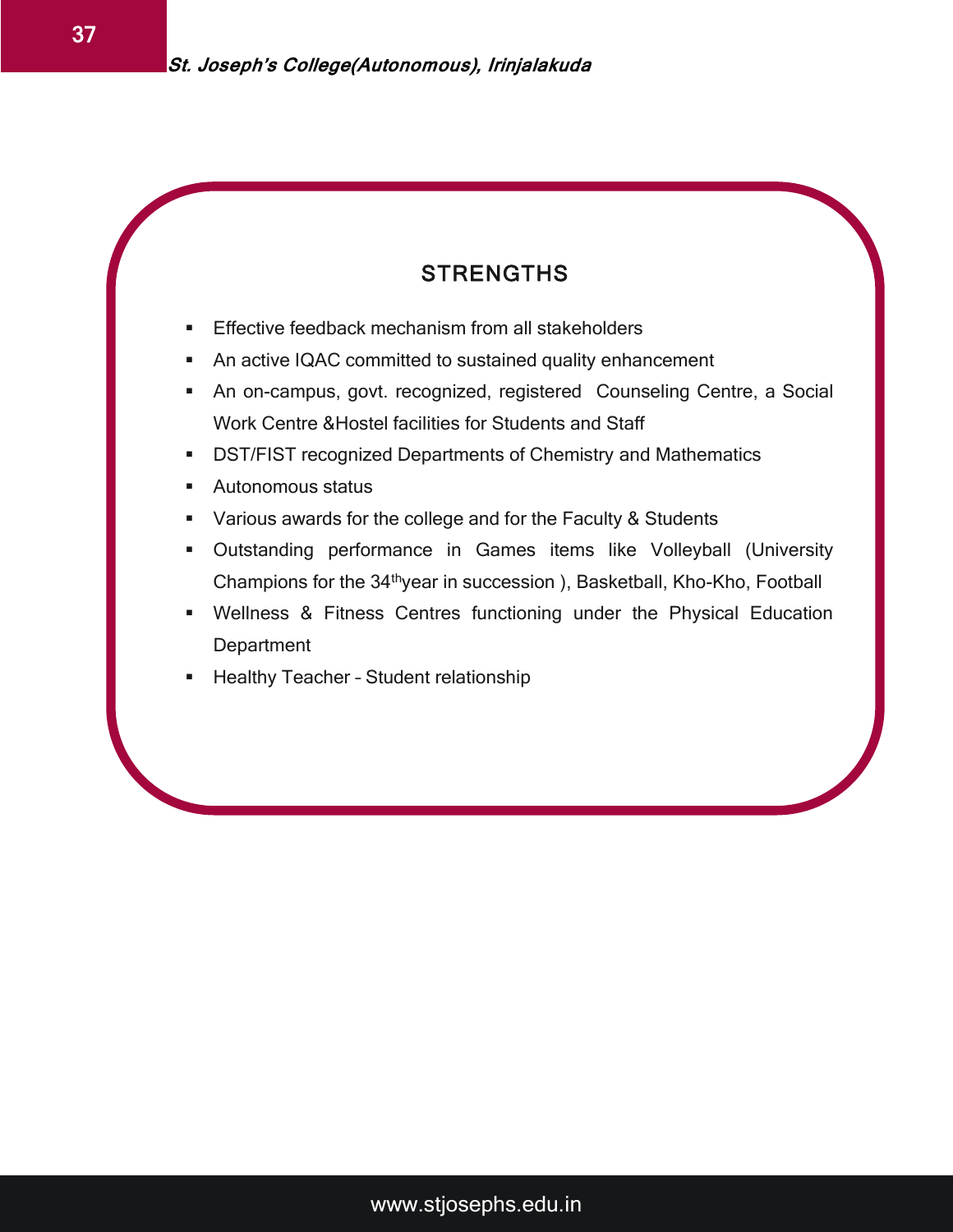#### **WEAKNESS**

- **Fully fledged interdisciplinary programs yet to begin**
- **Inadequate collaborative research, MOUs and linkages**
- **Inadequate entrepreneurship ventures by students**
- Semi –urban locality, students from poor and less educated backgrounds
- **Retirement of experienced faculty.**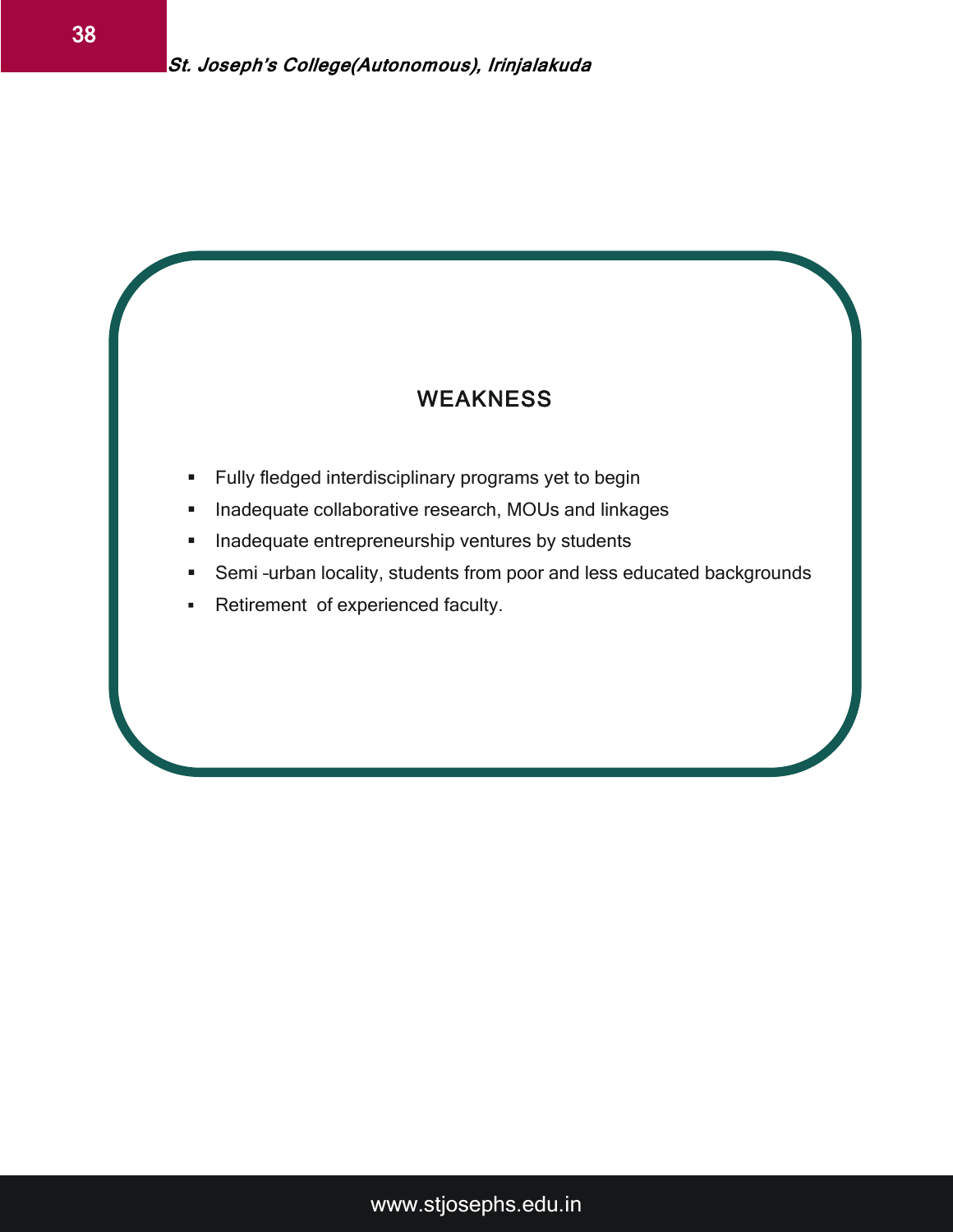#### **OPERTUNITIES**

- **Academic flexibility due to the grant of autonomy**
- Strengthening of the aided programmes due to the award of CPE
- Consultancy to be developed into more income generating source
- Set up more research centres by elevating departments with PG programs
- **More evening schedules to be opened to utilize the infrastructure** facilities and expertise